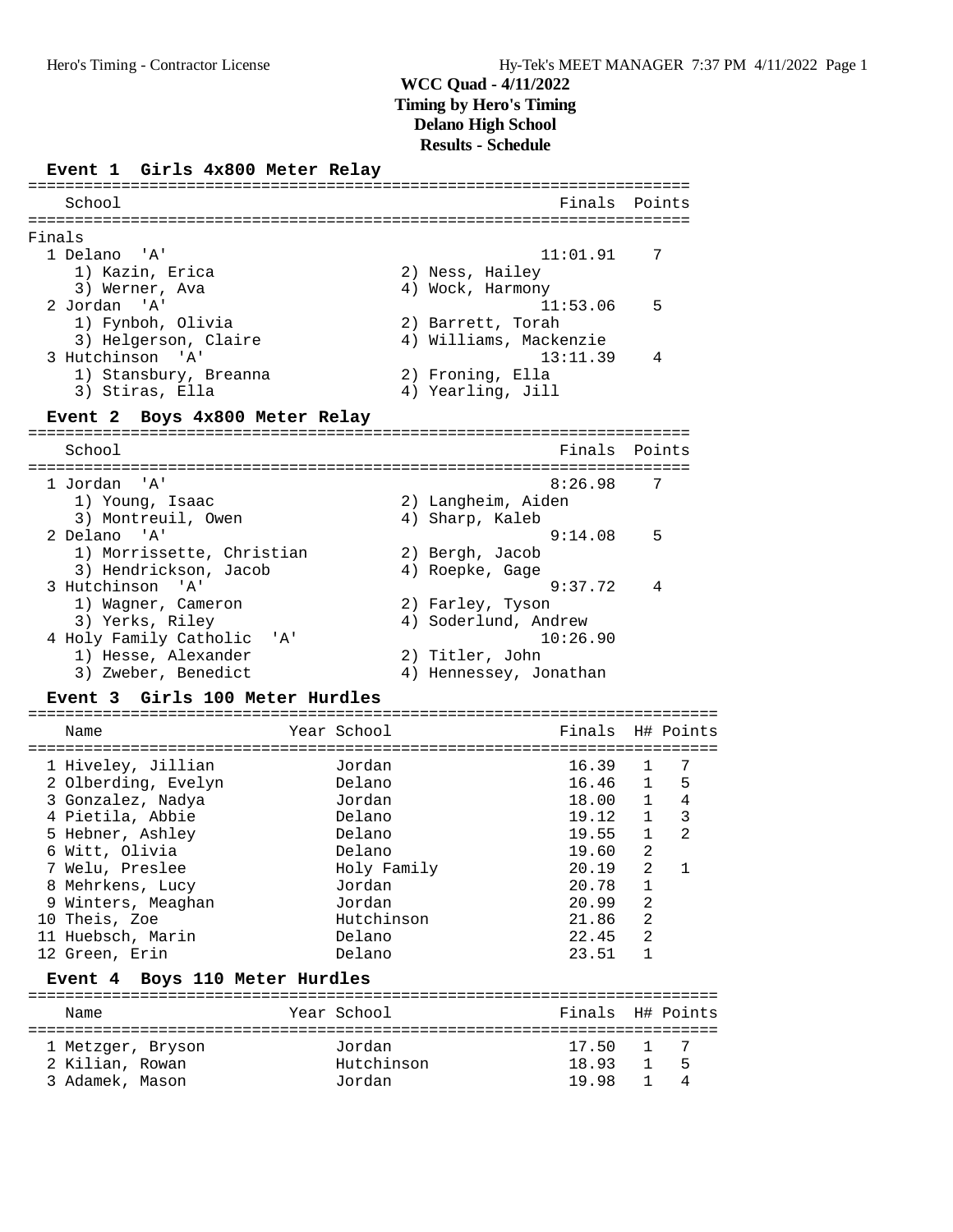|                    | Event 4 Boys 110 Meter Hurdles |             |     |        |
|--------------------|--------------------------------|-------------|-----|--------|
| 4 Schmitz, Simon   | Hutchinson                     | 20.26       | 1 3 | 20.257 |
| 5 Card, Treyton    | Hutchinson                     | $20.26$ 2 2 |     | 20.258 |
| 6 Reiter, Nolan    | Hutchinson                     | $20.67$ 1   |     |        |
| 7 Bruggeman, Brody | Jordan                         | 21.68       |     |        |
| 8 Enstad, Kaden    | Hutchinson                     | 21.93       |     |        |
| 9 Lorenz, Cooper   | Jordan                         | 21.95       | 2   |        |
| 10 Fritz, Jayden   | Jordan                         | 23.73       |     |        |

#### **Event 5 Girls 100 Meter Dash**

==========================================================================

| Name                    | Year School | Finals H# Points |                |                |
|-------------------------|-------------|------------------|----------------|----------------|
| 1 Johnson, Marin        | Delano      | 13.84            | $\mathbf{1}$   | 7              |
| 2 Bernick, Hanley       | Delano      | 14.18            | 1              | 5              |
| 3 Goebel, Reagan        | Jordan      | 14.43            | $\mathbf{1}$   | $\bf 4$        |
| 4 Pelowski, Madison     | Jordan      | 14.61            | 2              | $\mathbf{3}$   |
| 5 Mayers, Vivian        | Delano      | 14.66            | $\mathbf{1}$   | $\overline{2}$ |
| 6 Haugen, Makayla       | Jordan      | 14.74            | $\mathbf{1}$   | $\mathbf{1}$   |
| 7 Mengal, Morgan        | Jordan      | 14.75            | $\mathbf 1$    |                |
| 8 Tupa Clark, Greta     | Holy Family | 14.96            | $\overline{a}$ |                |
| 9 Menk, Anna            | Delano      | 15.05            | 3              |                |
| 10 Santini, Margaret    | Holy Family | 15.07            | $\mathbf 1$    |                |
| 11 Westberg, Megan      | Delano      | 15.37            | 3              |                |
| 12 Perrin-Smith, Chloe  | Holy Family | 15.61            | $\overline{2}$ |                |
| 13 Kilian, Brenna       | Hutchinson  | 16.00            | 3              |                |
| 14 Yearling, Bethany    | Hutchinson  | 16.13            | 3              |                |
| 15 Goldschmidt, Jenna   | Hutchinson  | 16.18            | $\mathsf 3$    |                |
| 16 Suda, Kaitlyn        | Jordan      | 16.34            | 1              |                |
| 17 Borowicz, Savannah   | Jordan      | 16.35            | 2              |                |
| 18 Nee, Isabelle        | Delano      | 16.54            | 3              |                |
| 19 Johnson, Ambrie      | Jordan      | 16.80            | 2              |                |
| 20 Huynh, Angelina      | Holy Family | 17.42            | $\mathbf{3}$   |                |
| 21 Schumacher, Samantha | Holy Family | 17.88            | 2              |                |

#### **Event 6 Boys 100 Meter Dash**

| Name                | Year School | Finals |                | H# Points      |        |
|---------------------|-------------|--------|----------------|----------------|--------|
|                     |             |        |                |                |        |
| 1 Moore, Phillip    | Delano      | 11.32  | $\mathbf{1}$   | 7              |        |
| 2 Piehl, Mitchell   | Hutchinson  | 11.59  | $\mathbf{1}$   | 5              |        |
| 3 Elliot, Alex      | Hutchinson  | 11.89  | $\mathbf{1}$   | 4              |        |
| 4 Peterson, Parker  | Hutchinson  | 12.14  | 2              | 3              |        |
| 5 Renner, Charles   | Hutchinson  | 12.27  | $\overline{2}$ |                |        |
| 6 Ceplecha, Jackson | Jordan      | 12.33  | $\mathbf{1}$   | $\mathfrak{D}$ | 12.322 |
| 7 Teetzel, Levi     | Hutchinson  | 12.33  | 3              |                | 12.330 |
| 8 Santini, Matthew  | Holy Family | 12.37  | 4              |                | 12.363 |
| 9 Diminnie, Edward  | Holy Family | 12.37  |                |                | 12.368 |
| 10 Tieben, Maxwell  | Jordan      | 12.41  |                |                |        |
| 11 Ladwig, Andrew   | Hutchinson  | 12.43  | 3              |                |        |
| 12 Yoraway, Jack    | Delano      | 12.50  | 2              |                |        |
| 13 Paidosh, Kieran  | Holy Family | 12.51  | $\overline{2}$ |                |        |
| 14 Smith, Austin    | Jordan      | 12.58  |                |                |        |
| 15 Frye, Gavin      | Holy Family | 12.59  | $\overline{2}$ |                |        |
| 16 Gregor, Breck    | Hutchinson  | 12.63  | 3              |                |        |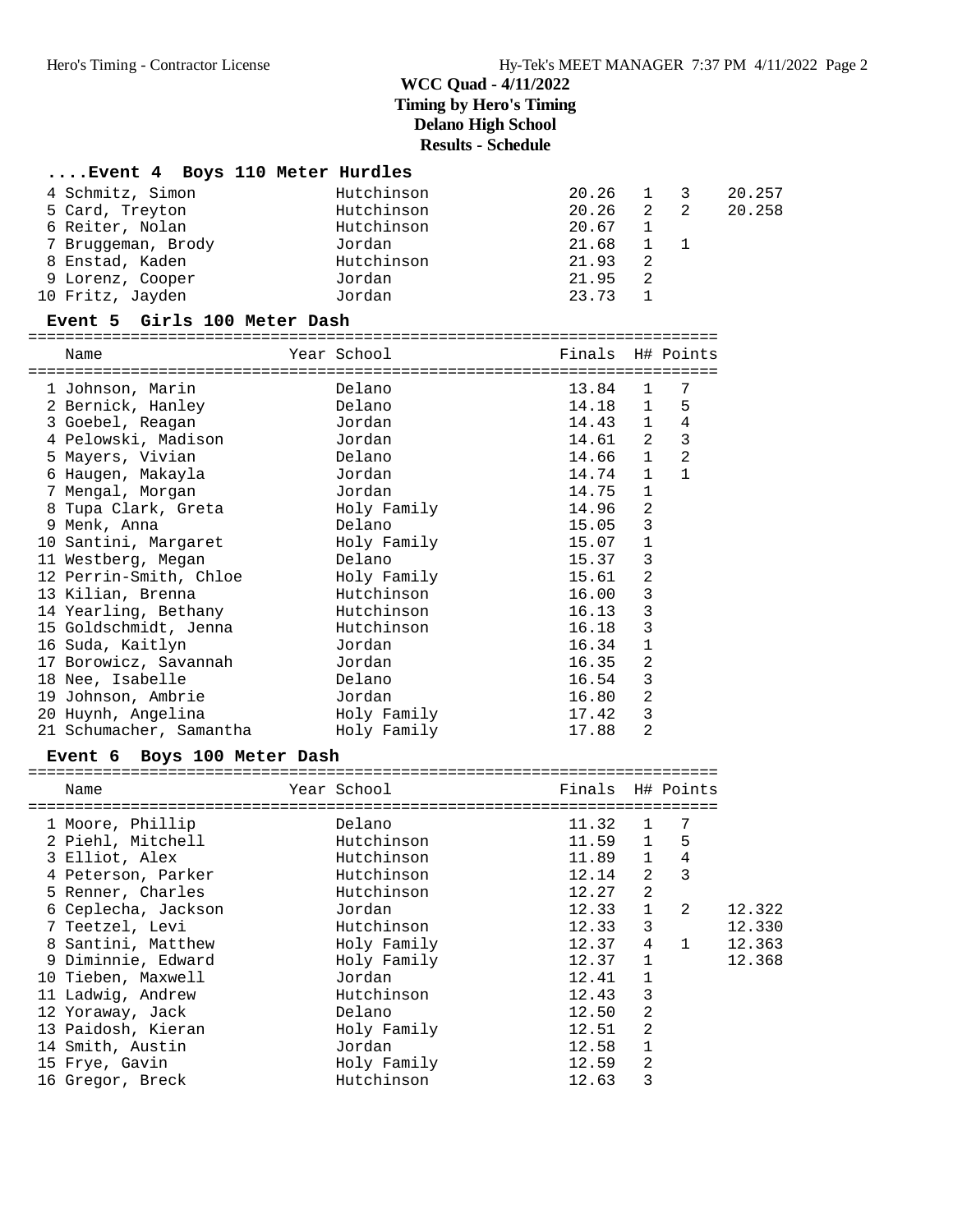#### **....Event 6 Boys 100 Meter Dash**

| 17 Westerhaus, Thomas | Holy Family | 12.73 | 3 |
|-----------------------|-------------|-------|---|
| 18 Prokosch, Nolan    | Hutchinson  | 12.78 | 2 |
| 19 Malundo, Malaki    | Jordan      | 12.95 | 2 |
| 20 Neubauer, Breck    | Holy Family | 13.02 | 3 |
| 21 Frank, Luke        | Delano      | 13.03 | 3 |
| 22 Rudolph, Alex      | Delano      | 13.14 | 1 |
| 23 Jorgensen, Jadiin  | Hutchinson  | 13.32 | 4 |
| 24 Major, Ian         | Jordan      | 13.42 | 2 |
| 25 Hitchings, Jackson | Delano      | 13.64 | 3 |
| 26 Nokleby, Nick      | Delano      | 13.81 | 3 |
| 27 Rice, Corey        | Delano      | 13.85 | 4 |
| 28 Nielsen, Drew      | Delano      | 14.07 | 4 |
| 29 Enstad, Kaden      | Hutchinson  | 14.23 | 5 |
| 30 Burczek, Jack      | Hutchinson  | 14.33 | 5 |
| 31 Rickertsen, Adam   | Hutchinson  | 14.64 | 5 |
| 32 Scanlon, Wyatt     | Delano      | 14.67 | 4 |
| 33 Russek, Sam        | Delano      | 14.97 | 4 |
| 34 Marschall, Anthony | Holy Family | 15.20 | 4 |
|                       |             |       |   |

#### **Event 7 Girls 4x200 Meter Relay**

======================================================================= School **Finals Points** ======================================================================= 1 Hutchinson 'A' 1:57.24 7 1) Chatfield, Emily 12) Kobow, Brooke 3) Wester, Madison 4) Dean, Morgan 2 Delano 'A' 2:00.96 5 1) Chock, Ellie 2) Hendrickson, Hattie 3) Danielson, Norah (4) Zaun, Anneka 3 Jordan 'A' 2:01.39 4 1) Jones, Samara 2) Warden, Winona 3) Bakeberg, Aliyah 4) Stensland, Maria 4 Delano 'B' 2:02.98 1) Cooper, Brooklyn (2) Lee, Maria 3) Smith, Lauren (4) Halonen, Lela 5 Hutchinson 'B' 2:08.91 1) Yearling, Bethany 2) Goldschmidt, Jenna 3) Heiskanen, Ada 4) Wigern, Hannah **Event 8 Boys 4x200 Meter Relay** ======================================================================= School Finals Points ======================================================================= 1 Hutchinson 'A'<br>1) Elliot, Alex 1) Elliot, Alex 2) Peterson, Parker 3) Renner, Charles (4) Piehl, Mitchell 2 Holy Family Catholic 'A' 1:38.22 5<br>
1) Bauer, Jack 2) Russo, Bennett<br>
3) Maher, Joseph 4) Red Wing, Thomas 1) Bauer, Jack 2) Russo, Bennett 3) Maher, Joseph 4) Red Wing, Thomas 3 Jordan 'B' 1:40.34 4 1) Adamek, Mason 2) Becker, Vladik 3) Stier, Hunter (4) Noyes, Seth 4 Delano 'A' 1:47.96 1) Rudolph, Alex 2) Larive, Heston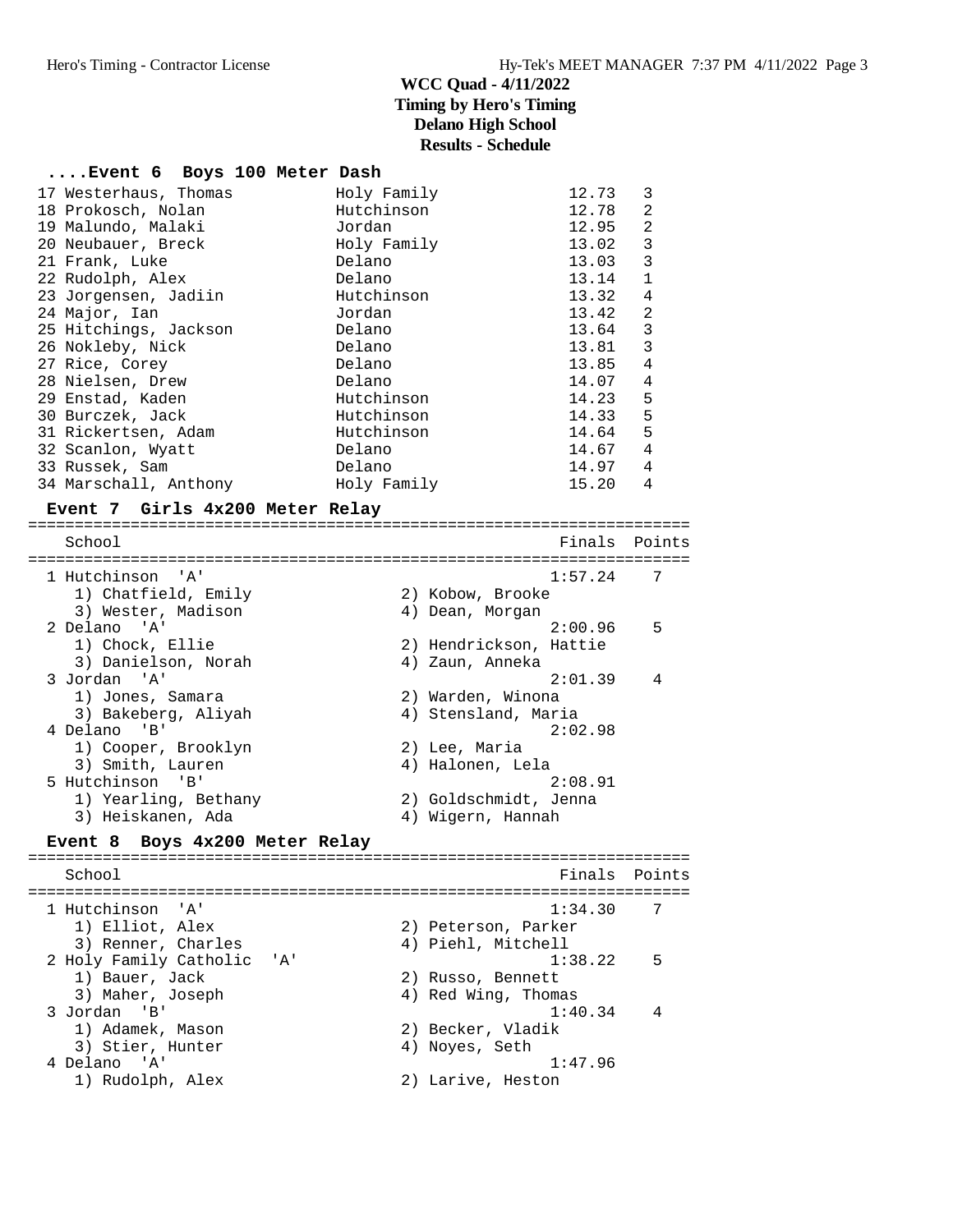# **....Event 8 Boys 4x200 Meter Relay**

| 3) Beck, Kohlton    | 4) Roepke, Gage  |
|---------------------|------------------|
| 5 Jordan 'A'        | 1:49.44          |
| 1) Rietschel, Logan | 2) Major, Will   |
| 3) Snell, Jack      | 4) Siekmann, Leo |
| 6 Hutchinson 'B'    | 1:52.24          |
| 1) Schmitz, Simon   | 2) Lin, Brian    |
| 3) Burczek, Jack    | 4) Reiter, Nolan |

### **Event 9 Girls 1600 Meter Run**

| Name                  | Year School | Finals Points |                |
|-----------------------|-------------|---------------|----------------|
| 1 Schmitz, Isabelle   | Hutchinson  | 5:22.22       | 7              |
| 2 Krueger, Kendra     | Jordan      | 5:32.88       | 5              |
| 3 Werner, Mya         | Delano      | 5:59.55       | 4              |
| 4 Fynboh, Olivia      | Jordan      | 6:00.95       | 3              |
| 5 Shirley, Ava        | Holy Family | 6:41.23       | $\mathfrak{D}$ |
| 6 Alipour, Maddy      | Delano      | 6:41.55       |                |
| 7 Logan, Campbell     | Delano      | 6:44.74       |                |
| 8 Froning, Ella       | Hutchinson  | 7:20.00       |                |
| 9 Sutcliffe, Danielle | Holy Family | 7:24.10       |                |
| 10 Schaffer, Lily     | Holy Family | 7:30.78       |                |
| 11 Barrett, Torah     | Jordan      | 7:38.53       |                |

# **Event 10 Boys 1600 Meter Run** =======================================================================

| Name               | Year School | Finals Points |                |
|--------------------|-------------|---------------|----------------|
| 1 Farley, Tyson    | Hutchinson  | 5:09.18       |                |
| 2 Forliti, Grant   | Delano      | 5:15.88       | 5              |
| 3 Ulberg, Henry    | Delano      | 5:20.23       | $\overline{4}$ |
| 4 Jackola, Chet    | Delano      | 5:23.86       | 3              |
| 5 Augustine, Frank | Hutchinson  | 5:29.43       | 2              |
| 6 Jackson, Wells   | Jordan      | 5:32.20       |                |
| 7 Warden, Jacob    | Jordan      | 5:38.14       |                |
| 8 Norberg, Andrew  | Jordan      | 5:43.77       |                |
| 9 Hamilton, Nathan | Holy Family | 6:34.65       |                |
| 10 Pabich, Noah    | Holy Family | 6:43.75       |                |

### **Event 11 Girls 4x100 Meter Relay**

| School             |                     | Finals Points |
|--------------------|---------------------|---------------|
| 1 Delano 'A'       | 54.23               | -7            |
| 1) Mayers, Vivian  | 2) Menk, Abby       |               |
| 3) Ford, Lila      | 4) Johnson, Marin   |               |
| 2 Hutchinson 'A'   | 55.92               | -5            |
| 1) Kobow, Brooke   | 2) Wester, Madison  |               |
| 3) Wigern, Hannah  | 4) Chatfield, Emily |               |
| 3 Jordan 'A'       | 57.16               | - 4           |
| 1) Haugen, Makayla | 2) Goebel, Reagan   |               |
| 3) Mengal, Morgan  | 4) Gonzalez, Nadya  |               |
| 4 Delano 'B'       | 57.23               |               |
| 1) McDonald, Mara  | 2) Green, Erin      |               |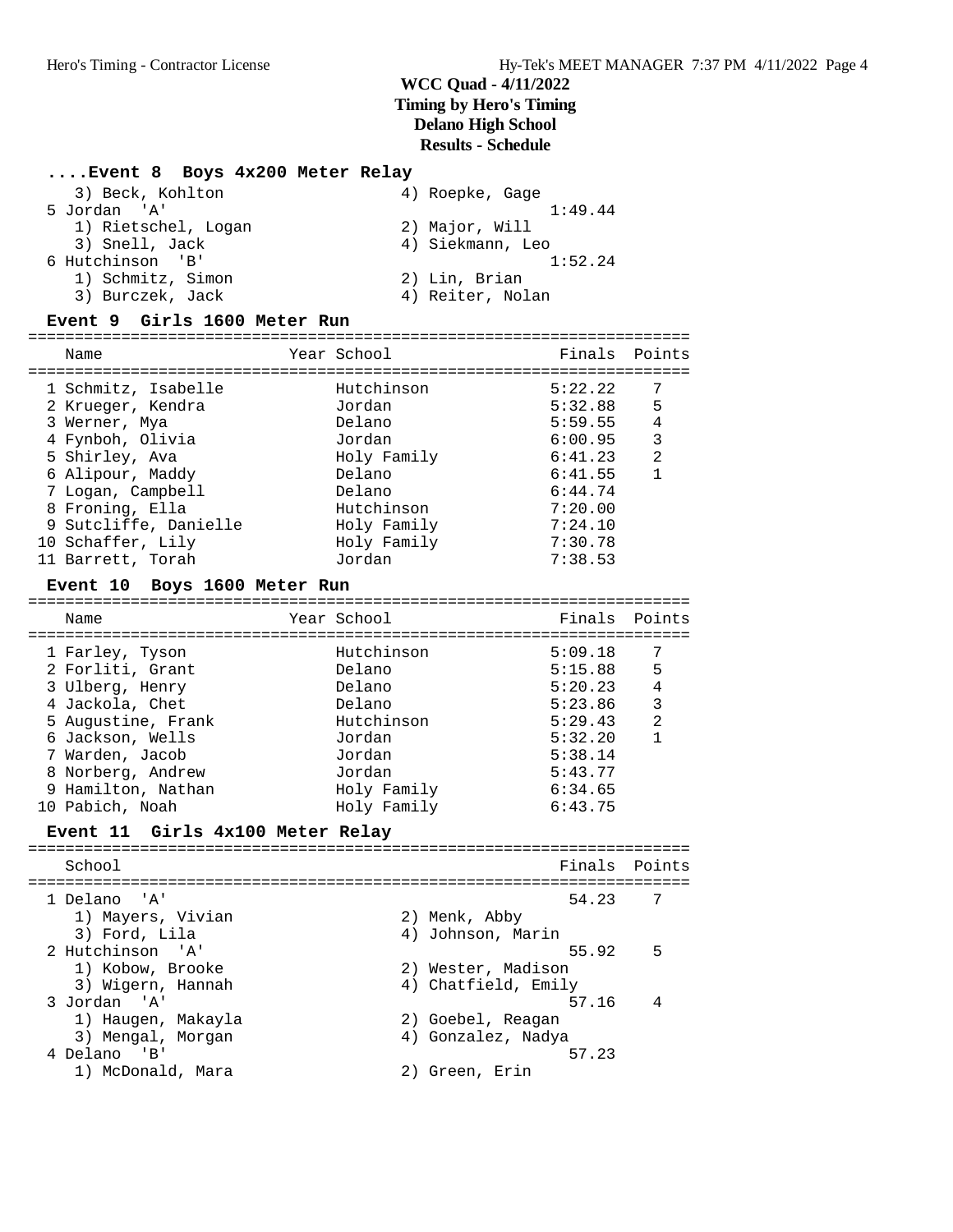#### **....Event 11 Girls 4x100 Meter Relay**

| 3) Hebner, Ashley                     | 4) Bernick, Hanley      |
|---------------------------------------|-------------------------|
| 5 Holy Family Catholic 'B'            | 59.60                   |
| 1) Tupa Clark, Greta                  | 2) Griffin, Zoe         |
| 3) Huynh, Angelina                    | 4) Schumacher, Samantha |
| 6 Hutchinson 'B'                      | 1:01.84                 |
| 1) Yearling, Bethany                  | 2) Goldschmidt, Jenna   |
| 3) Kilian, Brenna                     | 4) Heiskanen, Ada       |
| 7 Holy Family Catholic 'A'            | 1:02.13                 |
| 1) Neubauer, Berkley                  | 2) Chromy, Sarah        |
| 3) Santini, Margaret                  | 4) Welu, Preslee        |
| $E = 12$ $R = 10$ $R = 100$ $M = 100$ |                         |

#### **Event 12 Boys 4x100 Meter Relay**

======================================================================= School Finals Points ======================================================================= 1 Hutchinson 'A' 46.92 7 1) Prokosch, Nolan 2) Gregor, Breck 3) Ladwig, Andrew (4) Teetzel, Levi 2 Jordan 'B' 47.13 5 1) Malundo, Malaki 2) Bruggeman, Brody 3) Lorenz, Cooper 4) Rasmussen, Brandon 3 Holy Family Catholic 'A' 47.25 4 1) Riley, Jackson 2) Paidosh, Kieran 3) Laaksonen, Thomas (4) Diminnie, Edward 4 Delano 'A' 48.08 1) Rosenow, Grayson 2) Jergens, Sam 3) Lee, Iain (4) Dockter, Cole 5 Jordan 'A' 53.26 1) Metzger, Bryson 2) Smith, Austin 3) Kes, Nate 1988 (2008) 4 Maxwell 6 Hutchinson 'B' 54.15 1) Chatfield, Zachary (2) Enstad, Kaden 3) Jorgensen, Jadiin 4) Van Marel, William

#### **Event 13 Girls 400 Meter Dash**

| Name                | Year School | Finals H# Points |                |                |
|---------------------|-------------|------------------|----------------|----------------|
|                     |             |                  |                |                |
| 1 Dean, Morgan      | Hutchinson  | 1:03.13          | $\mathbf{1}$   | 7              |
| 2 Schmitz, Isabelle | Hutchinson  | $1:05.73$ 1      |                | - 5            |
| 3 Young, Sarah      | Jordan      | 1:08.22          | $\overline{1}$ | 4              |
| 4 Green, Evalyn     | Delano      | 1:12.05          | 2              | 3              |
| 5 Lang, Shelby      | Hutchinson  | 1:13.91          | $\mathbf{1}$   | $\mathfrak{D}$ |
| 6 Warden, Winona    | Jordan      | 1:14.42          | $\mathbf{1}$   |                |
| 7 Yearling, Jill    | Hutchinson  | 1:15.17          | $\mathfrak{D}$ |                |
| 8 Bakeberg, Aliyah  | Jordan      | 1:16.04          | 1              |                |
| 9 McBride, Zoe      | Jordan      | 1:19.06          | $\mathbf{1}$   |                |
| 10 Huebsch, Autumn  | Delano      | 1:19.97          | $\mathfrak{D}$ |                |
| 11 Leverty, Madison | Jordan      | 1:21.21          | $\mathbf{1}$   |                |
| 12 Stiras, Ella     | Hutchinson  | 1:24.48          | 2              |                |
| 13 Rucker, Melody   | Hutchinson  | 1:40.81          | 2              |                |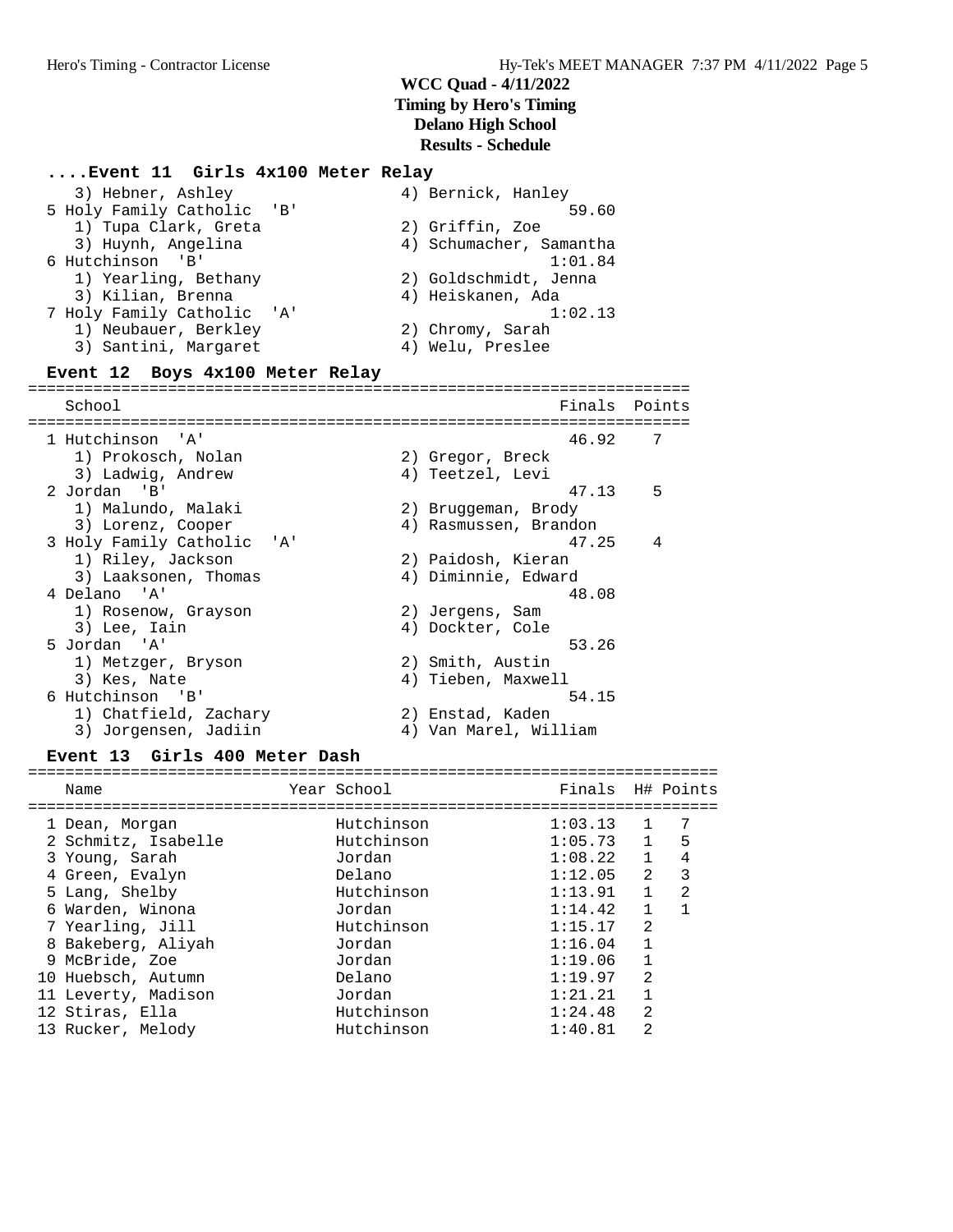### **Event 14 Boys 400 Meter Dash**

| Name                                     | Year School          | Finals                  |                | H# Points      |
|------------------------------------------|----------------------|-------------------------|----------------|----------------|
|                                          |                      |                         |                |                |
| 1 Moore, Phillip                         | Delano               | 52.89                   | 1              | 7              |
| 2 Dick, Charlie                          | Delano               | 55.24                   | $\mathbf{1}$   | 5              |
| 3 Getz, Mason                            | Hutchinson           | 55.66                   | 1              | $\overline{4}$ |
| 4 Major, Will                            | Jordan               | 55.75                   | $\mathbf{1}$   | 3              |
| 5 Langheim, Aiden                        | Jordan               | 55.85                   | $\mathbf{1}$   | $\overline{2}$ |
| 6 Johnson, Nathan                        | Hutchinson           | 56.20                   | $\mathbf{1}$   | $\mathbf{1}$   |
| 7 Spalding, Dylan                        | Holy Family          | 1:00.39                 | 1              |                |
| 8 Major, Ian                             | Jordan               | 1:02.74                 | $\overline{a}$ |                |
|                                          |                      | 1:04.80                 | $\overline{2}$ |                |
| 9 Lehnen, Caden                          | Jordan               |                         |                |                |
| 10 Chatfield, Zachary                    | Hutchinson           | 1:04.94                 | $\overline{a}$ |                |
| 11 Zweber, Benedict                      | Holy Family          | 1:05.78                 | $\overline{a}$ |                |
| 12 Lin, Brian                            | Hutchinson           | 1:06.37                 | 2              |                |
| 13 Burczek, Jack                         | Hutchinson           | 1:06.59                 | $\overline{a}$ |                |
| 14 Spillman, Logan                       | Jordan               | 1:10.00                 | $\overline{a}$ |                |
| Event 15 Girls 300 Meter Hurdles         |                      |                         |                |                |
| Name                                     | Year School          | Finals                  |                | Points         |
|                                          |                      | ======================= |                |                |
| 1 Hiveley, Jillian                       | Jordan               | 50.91                   |                | 7              |
| 2 Olberding, Evelyn                      | Delano               | 51.40                   | 5              |                |
| 3 Pelowski, Madison                      | Jordan               | 56.31                   |                | 4              |
| 4 Huebsch, Marin                         | Delano               | 1:03.21                 |                | 3              |
|                                          |                      |                         |                |                |
| Event 16 Boys 300 Meter Hurdles          |                      |                         |                |                |
|                                          |                      |                         |                |                |
| Name                                     | Year School          | Finals                  |                | H# Points      |
|                                          |                      |                         |                |                |
| 1 Schmidt, Cole                          | Delano               | 42.12                   | 1              | 7              |
| 2 Bauer, Jack                            | Holy Family          | 44.42                   | 1              | 5              |
| 3 Snell, Jack                            | Jordan               | 46.18                   | $\mathbf{1}$   | 4              |
| 4 Kilian, Rowan                          | Hutchinson           | 47.33                   | $\mathbf{1}$   | 3              |
| 5 Krause, Elijah                         | Jordan               | 48.77                   | $\mathbf{1}$   | 2              |
| 6 Card, Treyton                          | Hutchinson           | 49.08                   | 2              | $\mathbf{1}$   |
| 7 Metzger, Bryson                        | Jordan               | 49.46                   | $\mathbf{1}$   |                |
| 8 Reiter, Nolan                          | Hutchinson           | 49.86                   | $\mathbf 1$    |                |
| 9 Schmitz, Simon                         | Hutchinson           | 52.27                   | 1              |                |
| 10 Fritz, Jayden                         | Jordan               | 56.83                   | $\overline{a}$ |                |
| 11 Bruggeman, Brody                      | Jordan               | 57.26                   | $\overline{a}$ |                |
| 12 Rice, Keegan                          | Delano               | 59.67                   | 2              |                |
| Event 17 Girls 800 Meter Run             |                      |                         |                |                |
|                                          |                      |                         |                |                |
| Name                                     | Year School          | Finals                  |                | Points         |
| 1 Krueger, Kendra                        | Jordan               | 2:30.94                 |                | 7              |
|                                          | Delano               | 2:42.12                 |                | 5              |
| 2 Halonen, Lela                          | Jordan               | 2:46.12                 |                | 4              |
| 3 Young, Sarah                           |                      |                         |                |                |
| 4 Augustyn, Emma                         | Holy Family          | 2:50.94                 |                | 3              |
| 5 Ingle, Sierra                          | Delano               | 2:53.98                 |                | $\overline{2}$ |
| 6 Stansbury, Breanna<br>7 Jostock, Lydia | Hutchinson<br>Delano | 2:54.86<br>2:54.88      |                | 1              |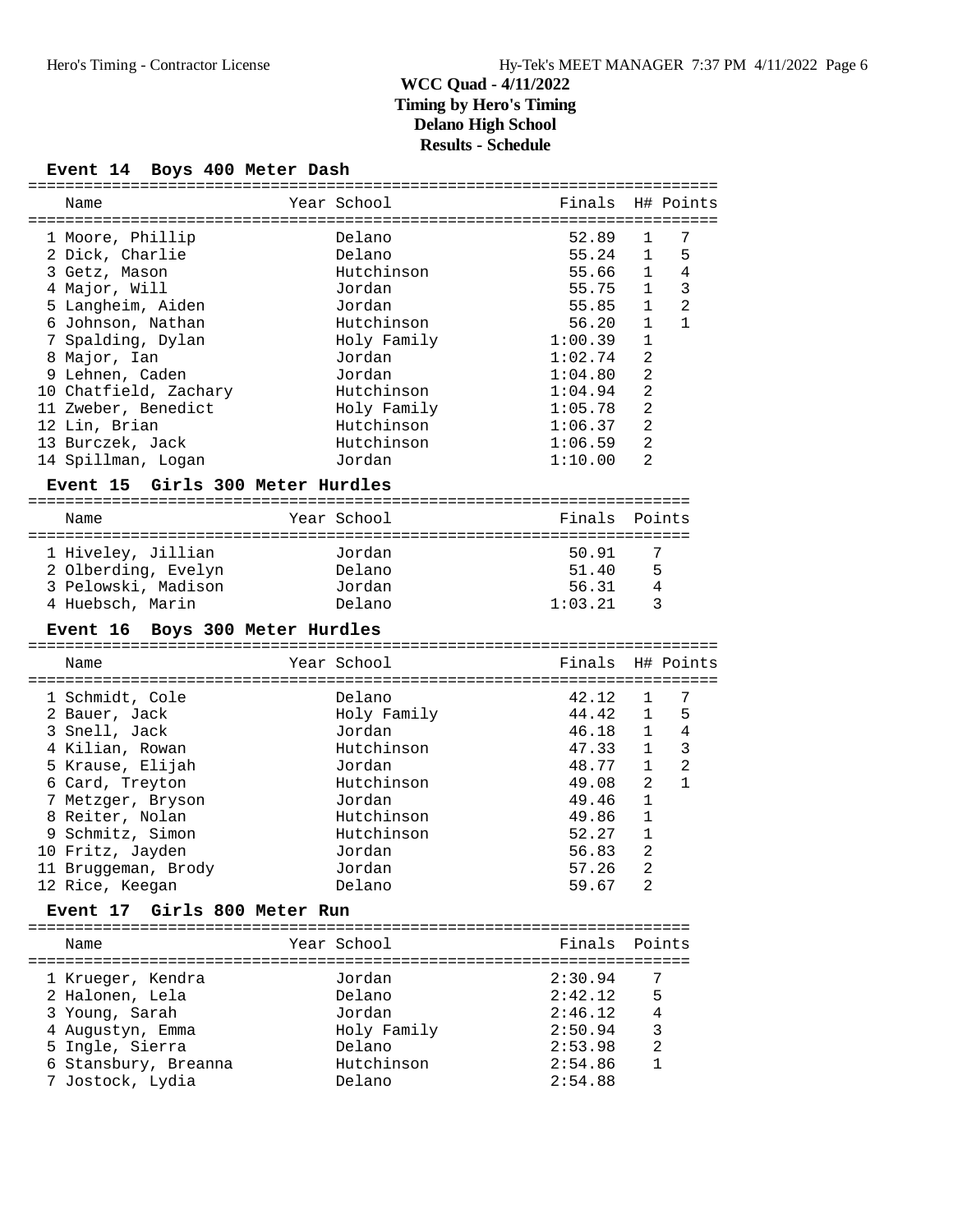| Event 17 Girls 800 Meter Run  |             |               |                  |  |  |  |
|-------------------------------|-------------|---------------|------------------|--|--|--|
| 8 Helgerson, Claire           | Jordan      | 2:57.87       |                  |  |  |  |
| 9 Augustyn, Ella              | Holy Family | 3:05.29       |                  |  |  |  |
| 10 Vanderheiden, Victoria     | Delano      | 3:22.03       |                  |  |  |  |
| Event 18 Boys 800 Meter Run   |             |               |                  |  |  |  |
| Name                          | Year School | Finals Points |                  |  |  |  |
| 1 Getz, Mason                 | Hutchinson  | 2:15.07       | 7                |  |  |  |
| 2 Augustine, Frank            | Hutchinson  | 2:19.95       | 5                |  |  |  |
| 3 Wagner, Cameron             | Hutchinson  | 2:21.35       | $\overline{4}$   |  |  |  |
| 4 Hennessey, Jonathan         | Holy Family | 2:23.92       | 3                |  |  |  |
| 5 Jackson, Wells              | Jordan      | 2:28.80       | $\overline{2}$   |  |  |  |
| 6 Warden, Jacob               | Jordan      | 2:32.97       | 1                |  |  |  |
| 7 Norberg, Andrew             | Jordan      | 2:39.13       |                  |  |  |  |
| 8 Titler, John                | Holy Family | 2:45.65       |                  |  |  |  |
| Event 19 Girls 200 Meter Dash |             |               |                  |  |  |  |
| Name                          | Year School |               | Finals H# Points |  |  |  |

| 1 Chatfield, Emily     | Hutchinson  | 29.49 | 1              | 7              |
|------------------------|-------------|-------|----------------|----------------|
| 2 McDonald, Mara       | Delano      | 29.96 | $\mathbf{1}$   | 5              |
| 3 Ford, Lila           | Delano      | 30.13 | $\mathbf{1}$   | 4              |
| 4 Stensland, Maria     | Jordan      | 30.84 | 2              | 3              |
| 5 Kobow, Brooke        | Hutchinson  | 30.86 | $\mathbf{1}$   | $\overline{2}$ |
| 6 Goebel, Reagan       | Jordan      | 30.90 | 2              |                |
| 7 Gonzalez, Nadya      | Jordan      | 30.96 | $\mathbf{1}$   |                |
| 8 Menk, Anna           | Delano      | 31.06 | 3              |                |
| 9 Warden, Winona       | Jordan      | 31.22 | $\mathbf{1}$   |                |
| 10 Jones, Samara       | Jordan      | 31.97 | 2              |                |
| 11 Griffin, Zoe        | Holy Family | 31.99 | $\mathbf 1$    |                |
| 12 Lee, Maria          | Delano      | 32.43 | 3              |                |
| 13 Perrin-Smith, Chloe | Holy Family | 32.57 | $\overline{2}$ |                |
| 14 Westberg, Megan     | Delano      | 32.82 | 2              |                |
| 15 Theis, Zoe          | Hutchinson  | 33.62 | 3              |                |
| 16 Suda, Kaitlyn       | Jordan      | 33.67 | $\overline{2}$ |                |
| 17 Nee, Isabelle       | Delano      | 33.99 | 3              |                |
| 18 Johnson, Ambrie     | Jordan      | 34.08 | 2              |                |
| 19 Leverty, Madison    | Jordan      | 35.37 | 2              |                |
| 20 Rucker, Melody      | Hutchinson  | 52.62 | 3              |                |

# **Event 20 Boys 200 Meter Dash** ==========================================================================

| Name                | Year School | Finals H# Points |               |                         |
|---------------------|-------------|------------------|---------------|-------------------------|
| 1 Piehl, Mitchell   | Hutchinson  | 23.59            |               |                         |
| 2 Renner, Charles   | Hutchinson  | 24.37            | 1             | - 5                     |
| 3 Dick, Charlie     | Delano      | 24.66            | $2^{\circ}$   | - 4                     |
| 4 Peterson, Parker  | Hutchinson  | 24.75            | 2             | $\overline{\mathbf{3}}$ |
| 5 Ceplecha, Jackson | Jordan      | 24.91            |               | 2                       |
| 6 Rosenow, Grayson  | Delano      | 25.24            | $\mathcal{L}$ |                         |
| 7 Johnson, Nathan   | Hutchinson  | 25.28            | 2             |                         |
| 8 Gregor, Breck     | Hutchinson  | 25.30            | ς             |                         |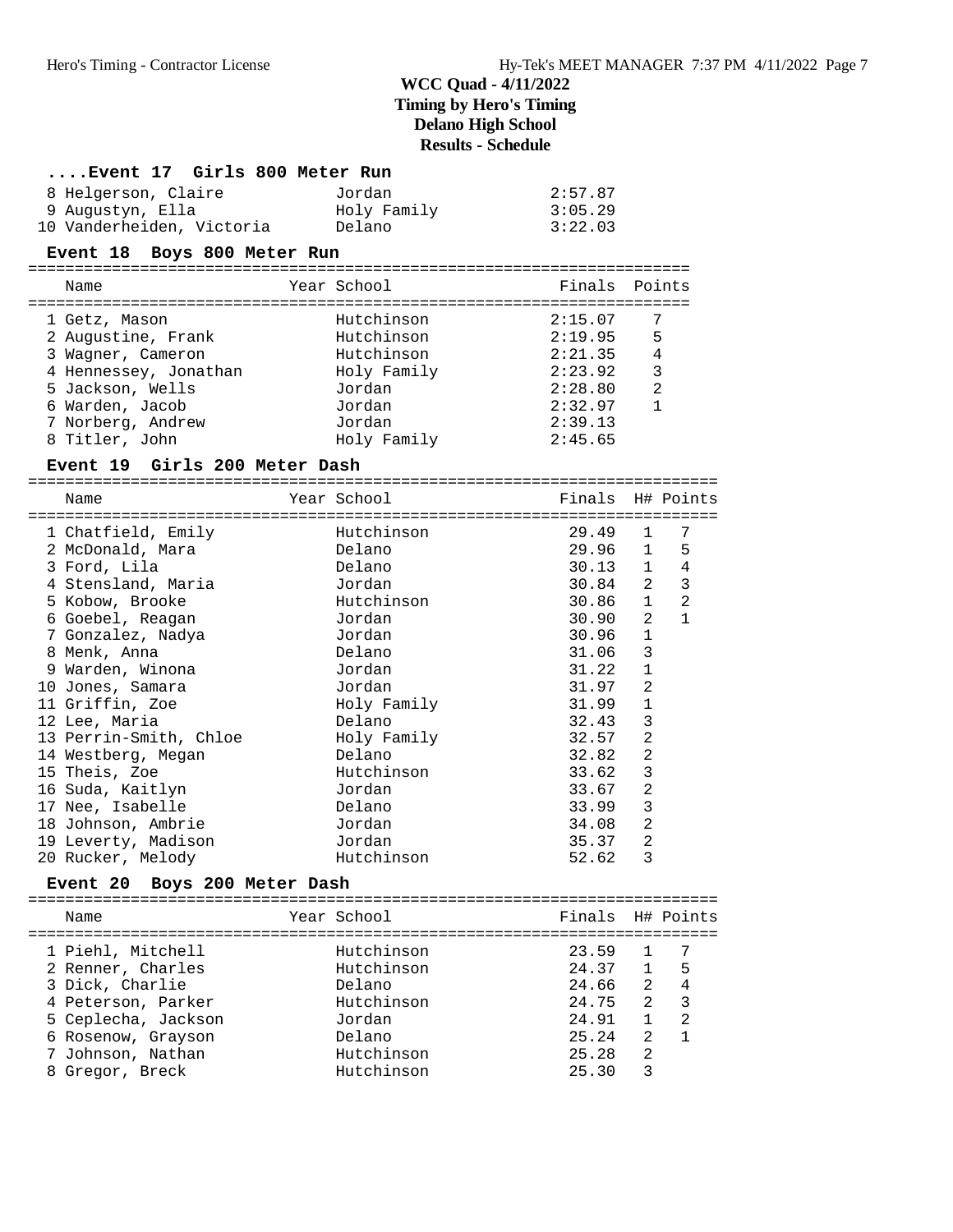| Event 20 Boys 200 Meter Dash                |                      |                |                   |
|---------------------------------------------|----------------------|----------------|-------------------|
| 9 Ladwig, Andrew<br>10 Rietschel, Logan     | Hutchinson<br>Jordan | 25.40<br>25.44 | 2<br>1            |
| 11 Smith, Austin                            | Jordan               | 25.97          | $\overline{2}$    |
| 12 Bergh, Jacob                             | Delano               | 26.01          | 1                 |
| 13 Tieben, Maxwell                          | Jordan               | 26.03          | $\overline{2}$    |
| 14 Hernandez, Joseph                        | Jordan               | 26.09          | 4                 |
| 15 Riley, Jackson                           | Holy Family          | 26.10          | 3                 |
| 16 Westerhaus, Thomas                       | Holy Family          | 26.32          | 4                 |
| 17 Siekmann, Leo                            | Jordan               | 26.48          | $\overline{2}$    |
| 18 Snell, Jack                              | Jordan               | 26.51          | $\mathbf{1}$      |
| 19 Frye, Gavin                              | Holy Family          | 26.53<br>26.67 | $\mathbf{3}$<br>3 |
| 20 Malundo, Malaki<br>21 Van Marel, William | Jordan<br>Hutchinson | 26.70          | 5                 |
|                                             | Jordan               | 26.81          | 4                 |
| 22 Rasmussen, Brandon                       | Jordan               | 27.08          | 1                 |
| 23 Noyes, Seth<br>24 Neubauer, Breck        | Holy Family          | 27.24          | 3                 |
| 25 Soderlund, Andrew                        | Hutchinson           | 27.42          | 5                 |
| 26 Beck, Kohlton                            | Delano               | 27.46          | 3                 |
| 27 Stier, Hunter                            | Jordan               | 28.17          | $\overline{4}$    |
| 28 Hitchings, Jackson                       | Delano               | 28.70          | 4                 |
| 29 Lehnen, Caden                            | Jordan               | 29.36          | 3                 |
| 30 Rice, Corey                              | Delano               | 29.51          | 5                 |
| 31 Nokleby, Nick                            | Delano               | 29.89          | $\overline{4}$    |
| 32 Lorenz, Cooper                           | Jordan               | 30.23          | 4                 |
| 33 Rickertsen, Adam                         | Hutchinson           | 30.42          | 5                 |
| 34 Scanlon, Wyatt                           | Delano               | 30.51          | 5                 |
| 35 Russek, Sam                              | Delano               | 31.16          | 5                 |
|                                             |                      |                |                   |
| Event 21 Girls 3200 Meter Run               |                      |                |                   |
| Name                                        | Year School          | Finals Points  |                   |
| 1 Williams, Mackenzie 6 Jordan              |                      | 15:20.71       | 7                 |
| Event 22 Boys 3200 Meter Run                |                      |                |                   |
| Name                                        | Year School          | Finals         | Points            |
| 1 Sharp, Kaleb                              | Jordan               | 10:04.10       | 7                 |
| 2 Zens, Justin                              | Delano               | 10:09.79       | -5                |
| 3 Zens, Caden                               | Delano               | 10:34.88 4     |                   |
| 4 Young, Isaac                              | Jordan               | 10:52.16       | 3                 |
| 5 Huotari, Drew                             | Delano               | 10:54.94       | $\overline{a}$    |
| 6 Weedman, Nicklaus                         | Jordan               | 11:00.80       | 1                 |
| 7 Baker, Max                                | Delano               | 11:19.28       |                   |
| 8 Jostock, Carter                           | Delano               | 11:23.45       |                   |
| 9 Young, Seth                               | Jordan               | 11:46.92       |                   |
| 10 Yerks, Riley                             | Hutchinson           | 11:56.27       |                   |
| 11 Hesse, Alexander                         | Holy Family          | 13:13.60       |                   |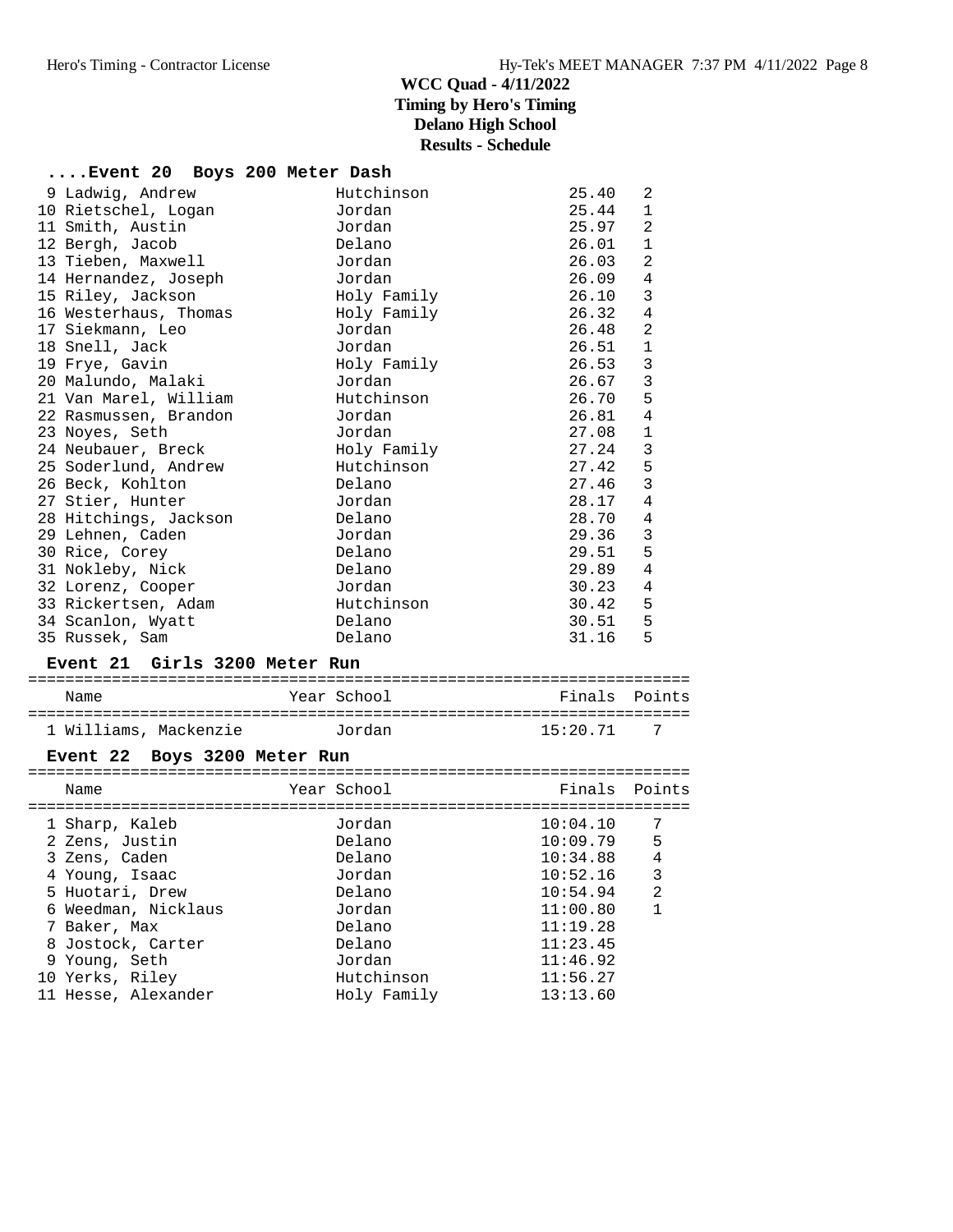#### **Event 23 Girls 4x400 Meter Relay**

| School                 | Finals Points         |                |
|------------------------|-----------------------|----------------|
| 1 Jordan 'A'           | 4:29.72               | -7             |
| 1) Hiveley, Jillian    | 2) Young, Sarah       |                |
| 3) Fynboh, Olivia      | 4) Krueger, Kendra    |                |
| 2 Delano 'B'           | 4:39.04               | 5              |
| 1) Hendrickson, Hattie | 2) Zaun, Anneka       |                |
| 3) Chock, Ellie        | 4) Smith, Lauren      |                |
| 3 Delano 'A'           | 4:42.18               |                |
| 1) Danielson, Norah    | 2) Kazin, Erica       |                |
| 3) Ness, Hailey        | 4) Jostock, Lydia     |                |
| 4 Hutchinson 'A'       | 4:47.96               | $\overline{4}$ |
| 1) Dean, Morgan        | 2) Lang, Shelby       |                |
| 3) Wester, Madison     | 4) Schmitz, Isabelle  |                |
| 5 Delano 'C'           | 4:59.05               |                |
| 1) Logan, Campbell     | 2) Wissbroecker, Jade |                |
| 3) Green, Evalyn       | 4) Ingle, Sierra      |                |

=======================================================================

#### **Event 24 Boys 4x400 Meter Relay**

School **Finals** Points ======================================================================= 1 Jordan 'A' 3:44.80 7 1) Montreuil, Owen 2) Langheim, Aiden 3) Rietschel, Logan (4) Major, Will 2 Holy Family Catholic 'A' 3:47.27 5 1) Maher, Joseph 2) Laaksonen, Thomas 3) Santini, Matthew (4) Russo, Bennett 3 Hutchinson 'A' 3:52.15 4 1) Johnson, Nathan 2) Getz, Mason 3) Hutchinson 'A'<br>
1) Johnson, Nathan 2) Getz, Mason<br>
3) Wagner, Cameron 4) Kilian, Rowan 4 Delano 'A' 3:56.07<br>1) Schmidt, Cole 3:56.07<br>2) Hendrickson, Jacob 1) Schmidt, Cole 2) Hendrickson, Jacob 3) Dockter, Cole 4) Morrissette, Christian 5 Jordan 'B' 4:13.46 1) Krause, Elijah 2) Stier, Hunter 3) Becker, Vladik (4) Major, Ian 6 Jordan 'C' 4:19.75 1) Warden, Jacob 2) Norberg, Andrew 3) Jackson, Wells (4) Lehnen, Caden 7 Holy Family Catholic 'B' 4:20.41 1) Zweber, Benedict 2) Titler, John 3) Hennessey, Jonathan (4) Spalding, Dylan

#### **Event 25 Girls Shot Put**

| Name                                                          | Year School | Finals H# Points |     |  |
|---------------------------------------------------------------|-------------|------------------|-----|--|
| 1 Paulsen, Logan<br>28-08.50 30-11 29-09.50 28-11             | Holy Family | $30 - 11.00$ 2 7 |     |  |
| 2 Kuperus, Hailey<br>$30-09.50$ $28-09$ $30-10.50$ $29-08$    | Delano      | $30 - 10.50$ 2 5 |     |  |
| 3 Oconitrillo, Gabriela<br>$27-05$ $27-06$ $28-04.50$ $29-03$ | Holy Family | 29-03.00         | 2 4 |  |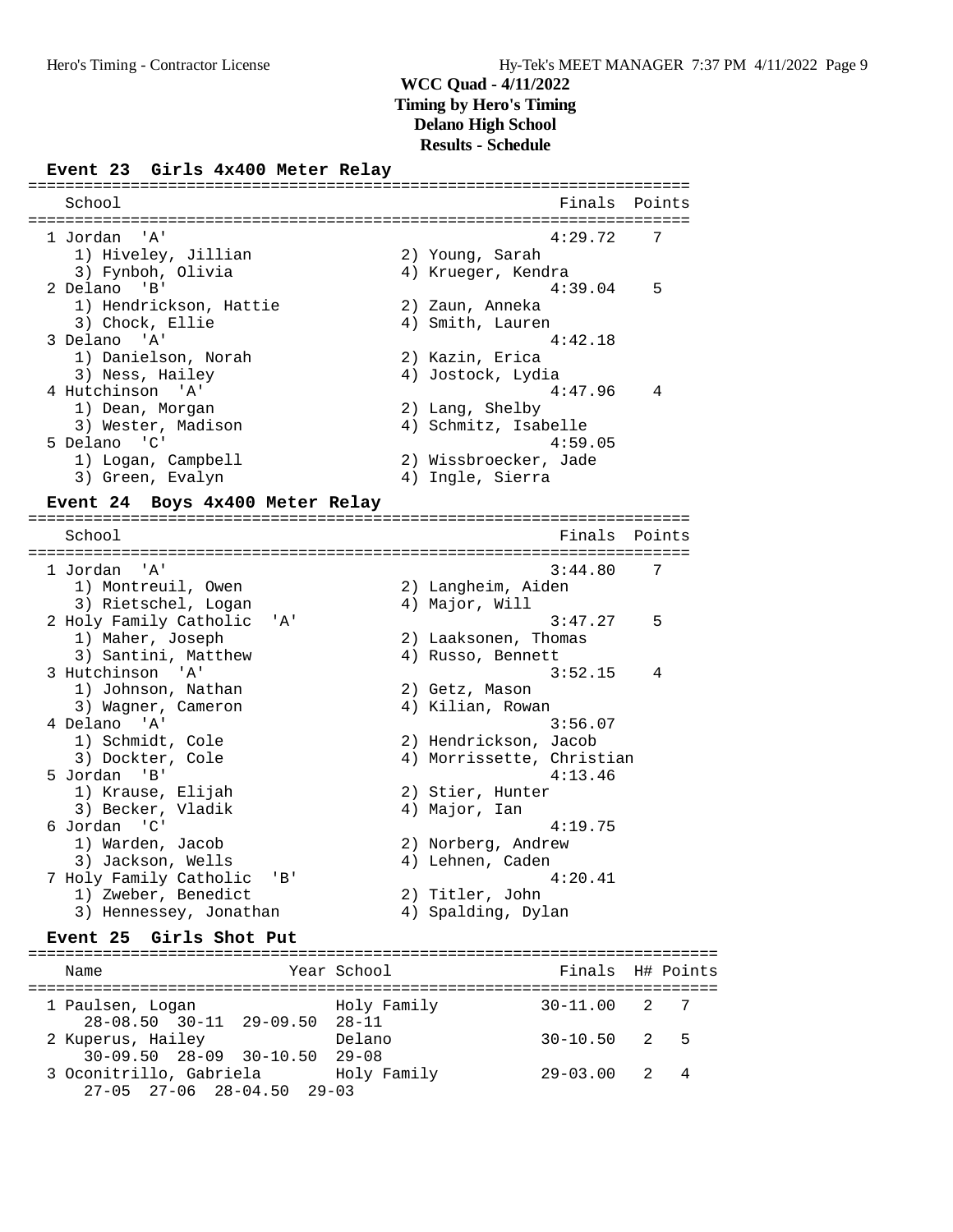### **....Event 25 Girls Shot Put**

| 4 Hennes, Cortney Cordan                                              |                     | $28 - 07.00$ | $\overline{2}$ | $\mathbf{3}$ |
|-----------------------------------------------------------------------|---------------------|--------------|----------------|--------------|
| 25-01.50 28-07 27-05 27-08.50                                         |                     |              |                |              |
|                                                                       |                     |              | $\overline{2}$ | 2            |
| 25-04 26-05.50 27-11 28-00                                            |                     |              |                |              |
|                                                                       |                     | $26 - 09.50$ | $\overline{2}$ | $\mathbf{1}$ |
|                                                                       |                     |              |                |              |
| 7 Sickmann, Lily Mutchinson 25-07.00                                  |                     |              | 2              |              |
| 25-07 24-02 25-01 24-08.50                                            |                     |              |                |              |
| 8 Tieben, Natalie Marco Jordan                                        | $25 - 06.00$        |              | 2              |              |
| $25-04.50$ $25-06$ $25-05.50$ $24-03$                                 |                     |              |                |              |
| 9 McClurg, Audrey Delano 25-00.00                                     |                     |              | $\mathbf 1$    |              |
| 23-11 22-09.50 23-10 25-00                                            |                     |              |                |              |
| 10 Theis, Zoe                                                         | Hutchinson 24-07.50 |              | $\mathbf{1}$   |              |
| 24-07.50 23-09.50 23-01 23-05                                         |                     |              |                |              |
|                                                                       |                     |              | 2              |              |
|                                                                       |                     |              |                |              |
| 12 Borowicz, Savannah dan Jordan (1987-10.00                          |                     |              | 2              |              |
| FOUL 23-06 23-10 23-06.50                                             |                     |              |                |              |
| 13 Thomas, Emmaline Futchinson 23-08.00                               |                     |              | $\mathbf{1}$   |              |
| 23-03 23-08 22-11.50 22-07<br>14 Alipour, Isabelle Delano 23-07.50    |                     |              |                |              |
|                                                                       |                     |              | $\mathbf{1}$   |              |
| 23-03 22-08 23-07.50 22-10                                            |                     |              |                |              |
| 15 Froning, Ella Hutchinson 21-01.50<br>20-07 21-01.50 19-07 20-01.50 |                     |              | 2              |              |
|                                                                       |                     |              |                |              |
| 16 Horkey, Abigail and Holy Family<br>18-00 19-06 19-05.50 18-10.50   |                     | $19 - 06.00$ | $\mathbf{1}$   |              |
|                                                                       |                     |              |                |              |
| 17 Vangarven, Megan     Jordan                                        |                     | $19 - 00.00$ | $\mathbf{1}$   |              |
| 17-00.50 19-00 18-05 19-00                                            |                     |              |                |              |
| 18 Black, Reese Delano                                                |                     | $18 - 09.50$ | $\mathbf{1}$   |              |
| FOUL 18-04.50 18-09.50 17-08                                          |                     |              |                |              |
| 19 Vandersyde, Olivia            Jordan                               |                     | 17-10.50     | $\mathbf{1}$   |              |
| 17-10.50 16-10.50 16-10.50 16-10                                      |                     |              |                |              |
| 20 Ulberg, Grace and Delano                                           |                     | 14-11.00     | $\mathbf{1}$   |              |
| $11-10.50$ $14-07$ $14-08.50$ $14-11$                                 |                     |              |                |              |

### **Event 26 Boys Shot Put**

| Year School<br>Finals<br>Name                                                                       |                | H# Points      |
|-----------------------------------------------------------------------------------------------------|----------------|----------------|
|                                                                                                     |                |                |
| Hutchinson<br>$47 - 11.00$<br>1 Kadlec, Anton<br>$47-11$ $45-05.50$ $43-01$ $36-11$                 | $\mathcal{L}$  | 7              |
| $41 - 03.50$<br>2 Mechtel, Benjamin<br>Holy Family<br>$41 - 03.50$ $40 - 00$<br>$39 - 05$ $39 - 07$ | 2              | 5              |
| $38 - 03.50$<br>3 Bjorklund, Peder<br>Delano<br>$37-00$ $35-10.50$ $38-03.50$ $37-00$               | $\mathcal{L}$  | $\overline{4}$ |
| $37 - 04.00$<br>4 Borowicz, Luke<br>Jordan<br>$37-04$ $35-10.50$ $33-10$ $36-03.50$                 | $\mathcal{L}$  | 3              |
| Hutchinson<br>$36 - 11.00$<br>5 Suko, Baylor<br>FOUL $29-03.50$ $36-11$ $36-06.50$                  | $\mathfrak{D}$ | $\mathfrak{D}$ |
| $36 - 09.50$<br>Delano<br>6 Stewart, Jackson<br>$36-00$ $36-09.50$ $36-04$ $34-08$                  | 2              |                |
| $36 - 05.50$<br>7 Frank, Luke<br>Delano<br>$36-05.50$ $33-07$ $35-01.50$ $33-01.50$                 | 1              |                |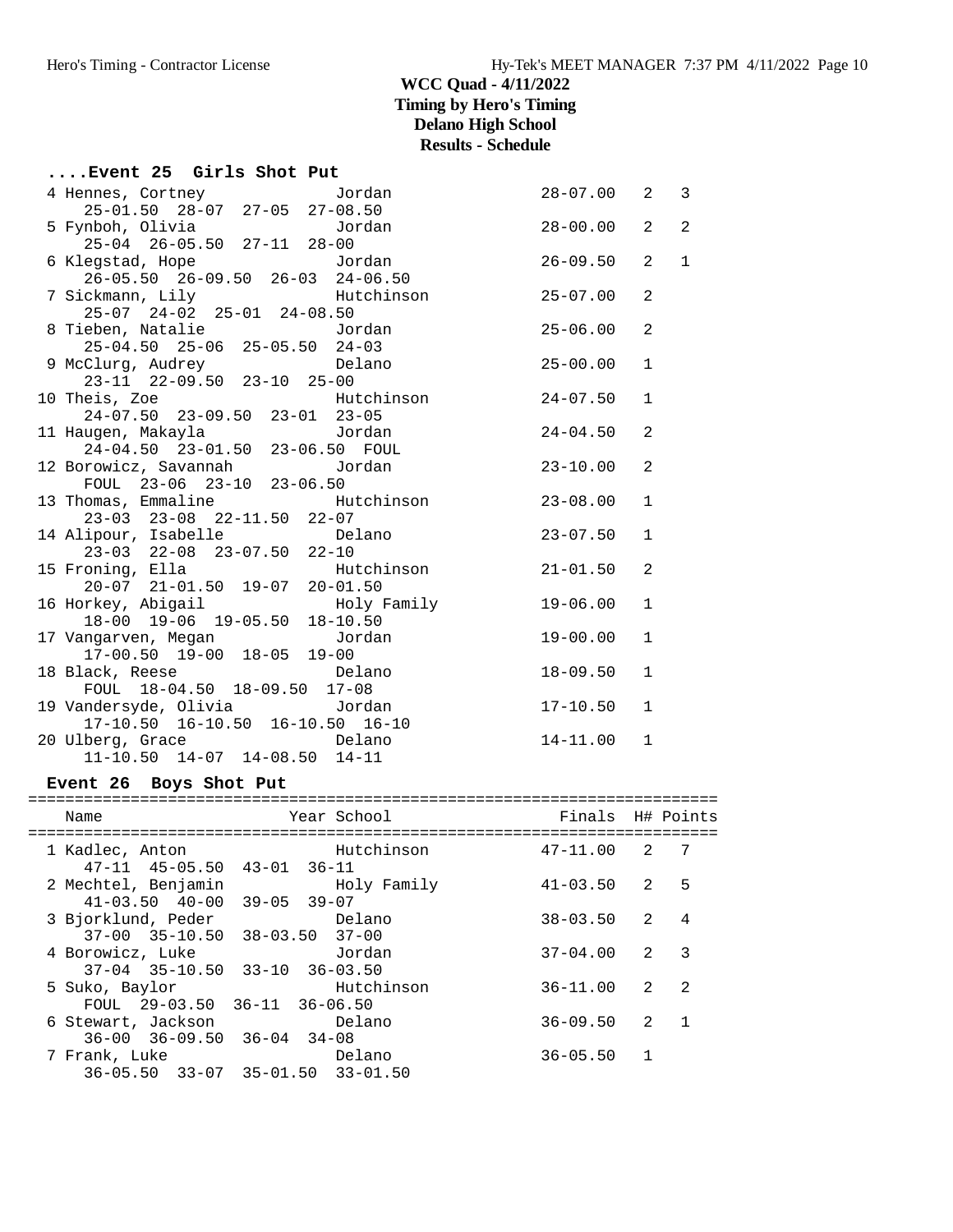|  |  | Event 26 Boys Shot Put |  |  |  |  |  |
|--|--|------------------------|--|--|--|--|--|
|--|--|------------------------|--|--|--|--|--|

| 8 Larive, Heston<br>rive, Heston<br>29-08.50  27-08.50  33-08.50  35-09<br>Jordan | $35 - 09.00$ | 1            |
|-----------------------------------------------------------------------------------|--------------|--------------|
|                                                                                   |              |              |
| 9 Hagen, Elijah<br>34-06 FOUL 32-04 33-03                                         | $34 - 06.00$ | 2            |
|                                                                                   |              | $\mathbf{1}$ |
|                                                                                   | 33-11.00     |              |
| 11 Gallus, Benjamin                     Holy Family                               | $33 - 05.50$ | $\mathbf{1}$ |
| 29-07 32-08 33-05.50 32-06                                                        |              |              |
| 12 Stallock, Nicholas               Holy Family                                   | $33 - 00.50$ | $\mathbf{1}$ |
| 33-00.50 31-06.50 30-00 33-00                                                     |              |              |
| 33-00.50 31-06.50 30-00 33-00<br>13 Peters, Alexander Jordan                      | 32-08.50     | 2            |
|                                                                                   |              |              |
|                                                                                   | 32-00.00     | 2            |
|                                                                                   |              |              |
| 15 Prokosch, Nolan<br>30-05.50 31-09 31-02 30-09                                  | 31-09.00     | $\mathbf{1}$ |
|                                                                                   |              |              |
| 16 Anderson, Liam and Holy Family                                                 | $31 - 02.50$ | $\mathbf{1}$ |
| 31-00 31-02.50 FOUL 28-04<br><b>Jordan</b>                                        |              |              |
| 17 Heuer, Dustin<br>uer, Dustin<br>30-09.50 30-00.50 30-00 28-04.50<br>Delano     | $30 - 09.50$ | $\mathbf{1}$ |
| 18 Barta, Liam                                                                    | $30 - 06.50$ | 2            |
| $30-06.50$ $28-10.50$ $27-10$ $30-04$                                             |              |              |
| 19 Gregory, Richard Gordan                                                        | $30 - 00.50$ | 2            |
| $FOUL$ 29-08.50 30-00.50 29-08                                                    |              |              |
|                                                                                   | $29 - 09.00$ | 2            |
| 20 Nau, Arley Delano<br>29-00.50 28-04.50 28-03 29-09                             |              |              |
| 21 Hache', Jakob     Jordan                                                       | $29 - 07.00$ | $\mathbf{1}$ |
| 29-07 FOUL 27-08 28-02.50                                                         |              |              |
| 22 Eells, Luther Mutchinson                                                       | 28-10.00     | 1            |
| FOUL 25-11.50 28-10 23-11                                                         |              |              |
| 23 Sveningson, Adam Moly Family<br>27-04.50 26-07 FOUL 25-09                      | 27-04.50     | $\mathbf{1}$ |
| 24 Burczek, Jack Mutchinson                                                       | $24 - 01.00$ | $\mathbf{1}$ |
| 22-05.50 21-11.50 24-01 22-11                                                     |              |              |
|                                                                                   |              |              |

### **Event 27 Girls Discus Throw**

| Name                                                         | Year School | Finals    |                | H# Points      |
|--------------------------------------------------------------|-------------|-----------|----------------|----------------|
| 1 Paulsen, Logan<br>FOUL 89-11 88-11 93-09                   | Holy Family | $93 - 09$ | $\mathcal{L}$  | 7              |
| 2 Haugen, Makayla<br>$74-03$ $76-06$ $84-10$ $83-02$         | Jordan      | $84 - 10$ | 2              | 5              |
| 3 Oconitrillo, Gabriela<br>$71-07$ 65-11 71-01 74-09         | Holy Family | $74 - 09$ | $\mathcal{L}$  | $\overline{4}$ |
| 4 Klegstad, Hope<br>$71-05$ $70-00$ $68-09$ $74-07$          | Jordan      | 74-07     | 2              | 3              |
| 5 Tieben, Natalie<br>73-11 65-02 73-06 70-01                 | Jordan      | $73 - 11$ | $2^{1}$        | $\overline{2}$ |
| 6 Hennes, Cortney<br>72-04 53-07 FOUL 72-09                  | Jordan      | 72-09     | $\overline{1}$ |                |
| 7 Kuperus, Hailey<br>$60 - 00$ $69 - 04$ $57 - 03$ $61 - 11$ | Delano      | $69 - 04$ | $\mathcal{L}$  |                |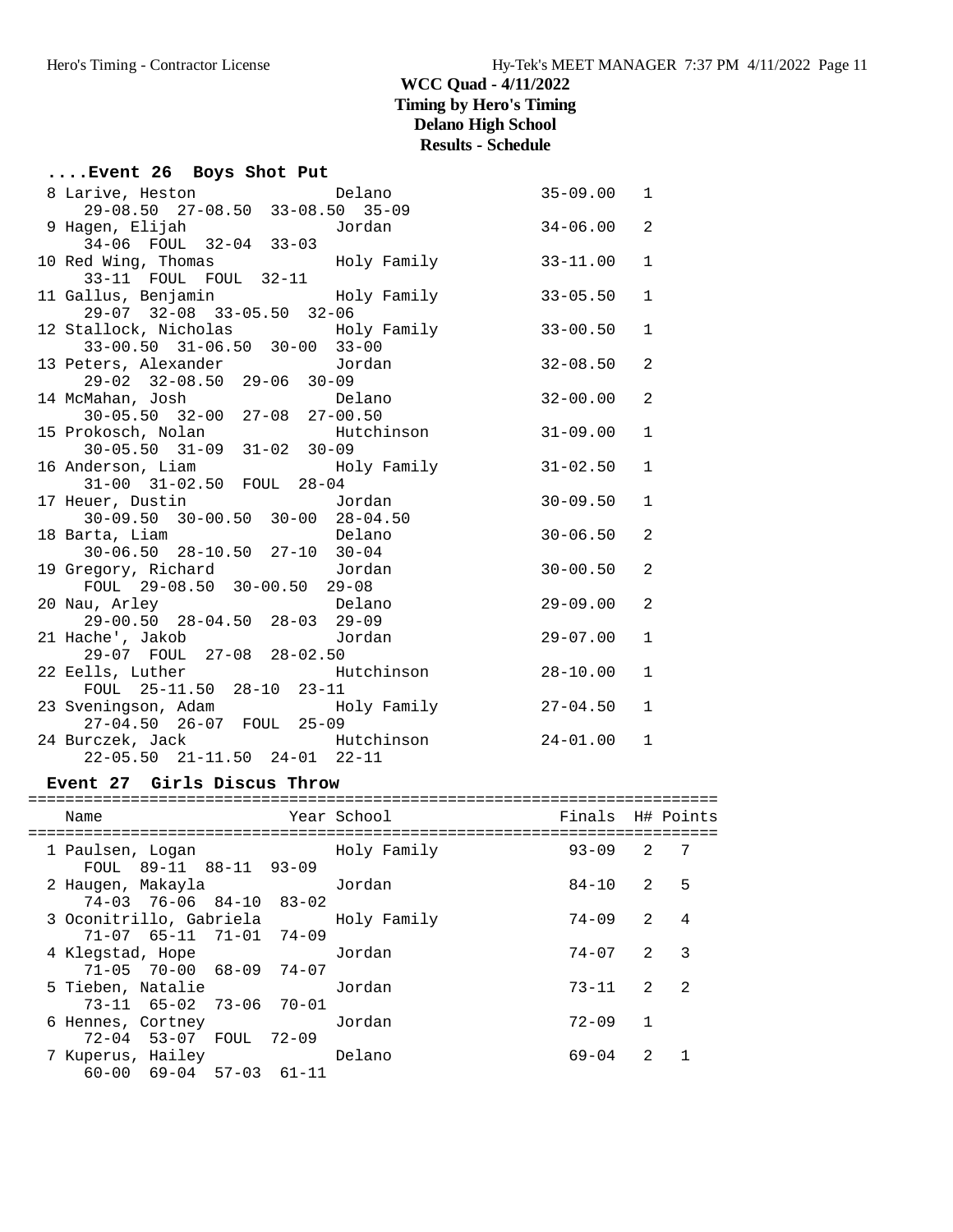73-00 77-00 67-11 83-10

| Event 27 Girls Discus Throw                                            |                              |              |                |              |
|------------------------------------------------------------------------|------------------------------|--------------|----------------|--------------|
| 8 Borowicz, Savannah     Jordan<br>55-03 61-03 64-09 66-00             |                              | $66 - 00$ 2  |                |              |
| 9 Alipour, Isabelle belano<br>FOUL 65-06 61-03 63-04                   |                              | 65-06        | 1              |              |
| 10 Sickmann, Lily<br>57-03 50-09 55-07 56-04                           |                              | $57 - 03$    | 2              |              |
| 11 Vandersyde, Olivia 10rdan<br>56-00 52-11 55-10 56-05                |                              | $56 - 05$    | $\mathbf{1}$   |              |
| 12 Thomas, Emmaline Mutchinson<br>$45-10$ $50-08$ $49-04$ $52-02$      |                              | 52-02        | $\mathbf{1}$   |              |
| 13 Horkey, Abigail<br>43-09 48-03 FOUL 47-02                           | Holy Family                  | 48-03        | $\mathbf{1}$   |              |
| 14 Ulberg, Grace<br>FOUL 44-08 FOUL 45-05                              | Delano                       | $45 - 05$    | $\mathbf{1}$   |              |
| 15 McClurg, Audrey<br>$44-04$ $39-11$ $40-05$ $45-01$                  | Delano                       | 45-01        | $\mathbf{1}$   |              |
| 16 Vangarven, Megan<br>$34-00$ FOUL $36-03$ $38-06$                    | Jordan                       | $38 - 06$    | 2              |              |
| 17 Black, Reese Delano<br>35-03 FOUL 31-06 35-03                       |                              | $35 - 03$    | 1              |              |
| Event 28 Boys Discus Throw                                             |                              |              |                |              |
|                                                                        |                              |              |                |              |
| Name                                                                   | Year School Tinals H# Points |              |                |              |
| 121-08 119-01 123-11 FOUL                                              |                              |              |                | 7            |
| 2 Borowicz, Luke Jordan<br>115-05 FOUL 116-11 FOUL                     |                              | $116 - 11$ 3 |                | 5            |
| 3 Bjorklund, Peder belano<br>111-09 97-05 FOUL 112-08                  |                              | $112 - 08$ 3 |                | 4            |
| 4 Mechtel, Benjamin Moly Family<br>86-11 FOUL 99-08 109-02             |                              | $109 - 02$   | $\mathbf{3}$   | 3            |
| 5 Hagen, Elijah<br>106-05 FOUL 100-00 92-09                            | Jordan                       | $106 - 05$   | $\overline{3}$ | 2            |
| 6 Suko, Baylor<br>99-01 FOUL FOUL FOUL                                 | Hutchinson                   | 99-01        | 3              | $\mathbf{1}$ |
| 7 Bresnan, Elijah<br>80-00 86-00 FOUL 95-09                            | Holy Family                  | $95 - 09$    | 3              |              |
| 8 Heuer, Dustin<br>93-01 FOUL 81-01<br>$90 - 07$                       | Jordan                       | $93 - 01$    | 3              |              |
| 9 Machakaire, Justin<br>78-07 80-04 81-09<br>$92 - 02$                 | Delano                       | $92 - 02$    | 1              |              |
| 10 Kadlec, Anton<br>$66 - 10$ $85 - 04$ $91 - 04$<br>$85 - 08$         | Hutchinson                   | $91 - 04$    | 3              |              |
| 11 Peters, Alexander<br>82-10 88-10 77-10<br>$81 - 04$                 | Jordan                       | $88 - 10$    | 2              |              |
| 12 Stallock, Nicholas<br>$85 - 09$ $80 - 04$<br>$88 - 06$<br>$81 - 06$ | Holy Family                  | $88 - 06$    | 1              |              |
| 13 Frank, Luke<br>$84 - 09$ 78-05<br>$72 - 06$<br>71-09                | Delano                       | $84 - 09$    | 1              |              |
| 14 Eells, Luther                                                       | Hutchinson                   | $83 - 10$    | 2              |              |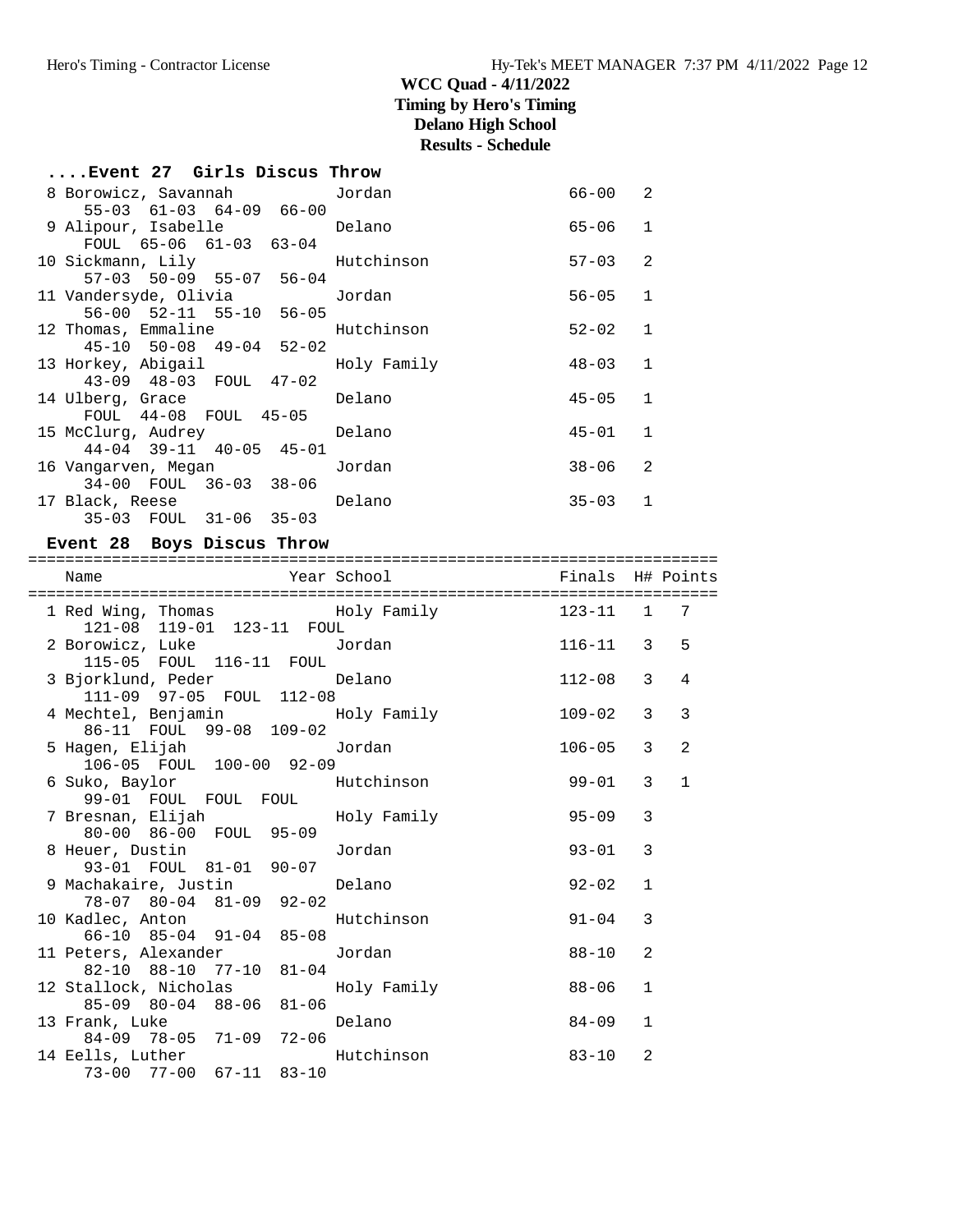# **....Event 28 Boys Discus Throw**

|  | 15 Anderson, Liam and Holy Family<br>78-11 78-04 82-05 72-08 |        | $82 - 05$ 1 |              |
|--|--------------------------------------------------------------|--------|-------------|--------------|
|  |                                                              |        | $81 - 05$ 2 |              |
|  | 80-10 72-02 80-05 81-05                                      |        | $80 - 08$   | 2            |
|  | 17 Stewart, Jackson belano<br>FOUL 80-08 FOUL 78-04          |        |             |              |
|  | 18 Gregory, Richard Gordan                                   |        | $79 - 11$   | 2            |
|  | FOUL FOUL 78-06 79-11<br>19 Larive, Heston <b>Delano</b>     |        | 79-09       | 2            |
|  | 79-09 70-07 FOUL 67-05                                       |        |             |              |
|  | 20 Gallus, Benjamin Moly Family                              |        | 79-09       | $\mathbf{1}$ |
|  | $60-07$ 79-09 69-05 53-11<br>21 Sveningson, Adam Moly Family |        | 79-08       | $\mathbf{1}$ |
|  | 72-02 76-04 79-08 77-05                                      |        |             |              |
|  | 22 Barta, Liam and Delano<br>77-10 FOUL 77-04 68-02          |        | $77 - 10$   | 2            |
|  | 23 Runge, Carter Garter Jordan                               |        | $75 - 08$   | 2            |
|  | 60-07 69-03 75-08 71-00                                      |        |             |              |
|  | 24 Hache', Jakob<br>75-00 74-03 74-06 69-02                  | Jordan | $75 - 00$   | $\mathbf{1}$ |
|  | 25 Nau, Arley Contract Delano                                |        | $71 - 10$   | 2            |
|  | 61-03 59-00 71-10 63-03                                      |        |             |              |
|  | 26 Hochschild, Preston and Jordan<br>63-02 FOUL 69-03 66-00  |        | $69 - 03$   | 2            |
|  | 27 Rasmussen, Brandon and Jordan                             |        | $67 - 07$ 3 |              |
|  | 55-01 60-06 67-07 62-03                                      |        |             |              |
|  | 28 Soderlund, Andrew Mutchinson<br>FOUL 56-03 60-09 65-08    |        | 65-08       | 1            |
|  |                                                              |        |             |              |

### **Event 29 Girls Pole Vault**

| Name                                                                                                                      | Year School | Finals      | Points |
|---------------------------------------------------------------------------------------------------------------------------|-------------|-------------|--------|
| 1 Vangarven, Megan<br>$5 - 00$ $6 - 00$ $6 - 06$ $7 - 00$ $7 - 06$<br>$\Omega$<br>$\Omega$<br>$\Omega$<br>XXX<br>$\Omega$ | Jordan      | $7 - 00.00$ | -7     |
| 2 Mayers, Vivian<br>$5 - 006 - 007 - 00$<br>P<br>O XXX                                                                    | Delano      | $6 - 00.00$ | 4      |
| 2 Jones, Samara<br>$5 - 00$ $6 - 00$ $6 - 06$<br>$\Omega$<br>O XXX                                                        | Jordan      | $6 - 00.00$ | 4      |
| 2 Witt, Olivia<br>$5 - 00$ $6 - 00$ $6 - 06$<br>$\Omega$<br>XXX<br>$\Omega$                                               | Delano      | $6 - 00.00$ | 4      |
| 5 Wigern, Hannah<br>$5 - 006 - 00$<br>XXO<br>XXX                                                                          | Hutchinson  | $5 - 00.00$ | 2      |

# **Event 30 Boys Pole Vault**

| Name | Year School | Finals Points |  |
|------|-------------|---------------|--|
|      |             |               |  |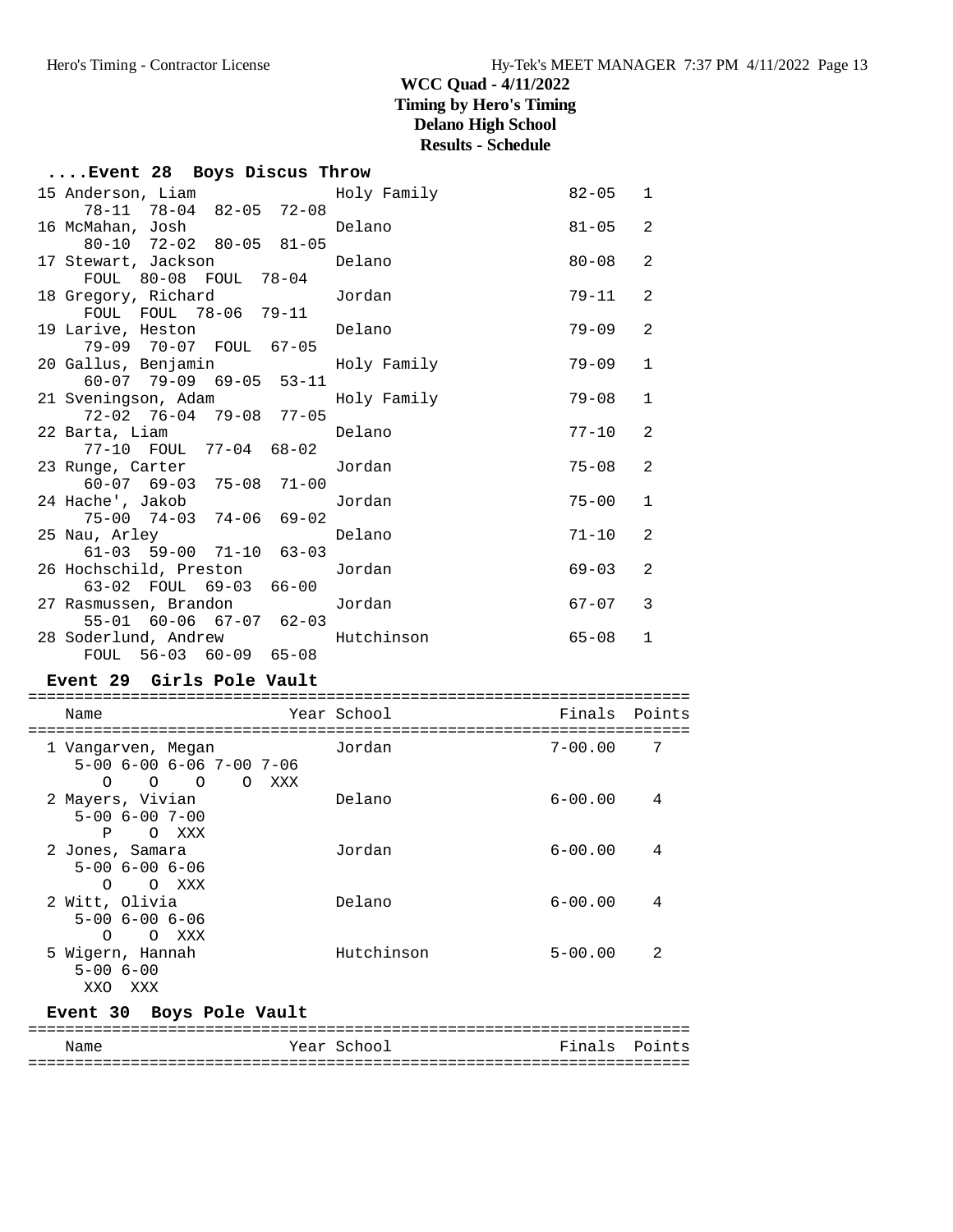| Event 30 Boys Pole Vault                                                                  |             |             |      |
|-------------------------------------------------------------------------------------------|-------------|-------------|------|
| 1 Hernandez, Joseph     Jordan<br>$7-00$ 8-00 9-00 9-06 10-00                             |             | $9 - 06.00$ | 7    |
| P P XXO XO<br>XXX<br>2 Yoraway, Jack<br>$7 - 00$ $8 - 00$ $9 - 00$ $9 - 06$<br>O O XO XXX | Delano      | $9 - 00.00$ | 5    |
| 3 Siekmann, Leo<br>$7 - 00$ $8 - 00$ $9 - 00$<br>P O XXX                                  | Jordan      | $8 - 00.00$ | 3.50 |
| 3 Red Wing, Thomas<br>$7 - 00$ $8 - 00$ $9 - 00$<br>O O XXX                               | Holy Family | $8-00.00$   | 3.50 |
| 5 Larive, Heston<br>$7 - 00$ $8 - 00$ $9 - 00$<br>O XO XXX                                | Delano      | $8 - 00.00$ | 1.50 |
| 5 Krause, Elijah<br>$7 - 00$ $8 - 00$ $9 - 00$<br>P XO XXX                                | Jordan      | $8 - 00.00$ | 1.50 |
| 7 Lorenz, Cooper<br>$7 - 008 - 00$<br>XO XXX                                              | Jordan      | $7 - 00.00$ |      |
| -- Beck, Kohlton<br>$7 - 00$<br>XXX                                                       | Delano      | NH          |      |
| -- Nokleby, Nick<br>$7 - 00$<br>XXX                                                       | Delano      | NH          |      |

### **Event 31 Girls High Jump**

| Name                            |                |                                             |                |                     | Year School |                 |          |          |                                                        | Finals      | Points         |
|---------------------------------|----------------|---------------------------------------------|----------------|---------------------|-------------|-----------------|----------|----------|--------------------------------------------------------|-------------|----------------|
| 1 Menk, Abby                    |                |                                             |                |                     |             | Delano          |          |          |                                                        | $5 - 04.00$ | 7              |
|                                 |                |                                             |                |                     |             |                 |          |          | $3-10$ 4-01 4-04 4-06 4-08 4-10 5-00 5-02 5-04 5-05.50 |             |                |
| $\Omega$                        | $\circ$        | $\Omega$                                    | $\Omega$       | $\Omega$            |             | $\circ$ $\circ$ | $\Omega$ | $\Omega$ | XXX                                                    |             |                |
| 2 Tews, Erin                    |                |                                             |                | Hutchinson          |             |                 |          |          |                                                        | $5 - 00.00$ | 5              |
|                                 |                | $3-10$ 4-01 4-04 4-06 4-08 4-10 5-00 5-02   |                |                     |             |                 |          |          |                                                        |             |                |
| $\Omega$                        | $\Omega$       | $\Omega$                                    | $\circ$        | $\circ$             | $\circ$     | $\Omega$        | XXX      |          |                                                        |             |                |
| 3 Olberding, Evelyn and Delano  |                |                                             |                |                     |             |                 |          |          |                                                        | $4 - 10.00$ | 4              |
|                                 |                | $3-10$ 4-01 4-04 4-06 4-08 4-10 5-00        |                |                     |             |                 |          |          |                                                        |             |                |
| $\Omega$                        | $\overline{O}$ | $\circ$                                     | $\overline{O}$ | $\overline{O}$      |             | O XXX           |          |          |                                                        |             |                |
| 4 Green, Erin                   |                |                                             |                |                     |             | Delano          |          |          |                                                        | $4 - 08.00$ | 3              |
|                                 |                | $3-10$ 4-01 4-04 4-06 4-08 4-10             |                |                     |             |                 |          |          |                                                        |             |                |
| $\Omega$                        | $\Omega$       | $\Omega$                                    | $\circ$        |                     | O XXX       |                 |          |          |                                                        |             |                |
| 5 Stansbury, Breanna Mutchinson |                |                                             |                |                     |             |                 |          |          |                                                        | $4 - 08.00$ | $\overline{2}$ |
| $\Omega$                        | $\circ$        | $3-10$ 4-01 4-04 4-06 4-08 4-10<br>$\Omega$ |                |                     |             |                 |          |          |                                                        |             |                |
|                                 |                |                                             |                | O XXO<br>Hutchinson | XXX         |                 |          |          |                                                        | $4 - 06.00$ |                |
| 6 Crawford, Kylie               |                | $3-10$ 4-01 4-04 4-06 4-08                  |                |                     |             |                 |          |          |                                                        |             |                |
| $\Omega$                        | $\Omega$       | XO                                          |                | O XXX               |             |                 |          |          |                                                        |             |                |
| 7 Heiskanen, Ada                |                |                                             |                |                     |             | Hutchinson      |          |          |                                                        | 4-06.00     |                |
|                                 |                | $3-10$ 4-01 4-04 4-06 4-08                  |                |                     |             |                 |          |          |                                                        |             |                |
| $\Omega$                        | O              | XO                                          | XO             | XXX                 |             |                 |          |          |                                                        |             |                |
|                                 |                |                                             |                |                     |             |                 |          |          |                                                        |             |                |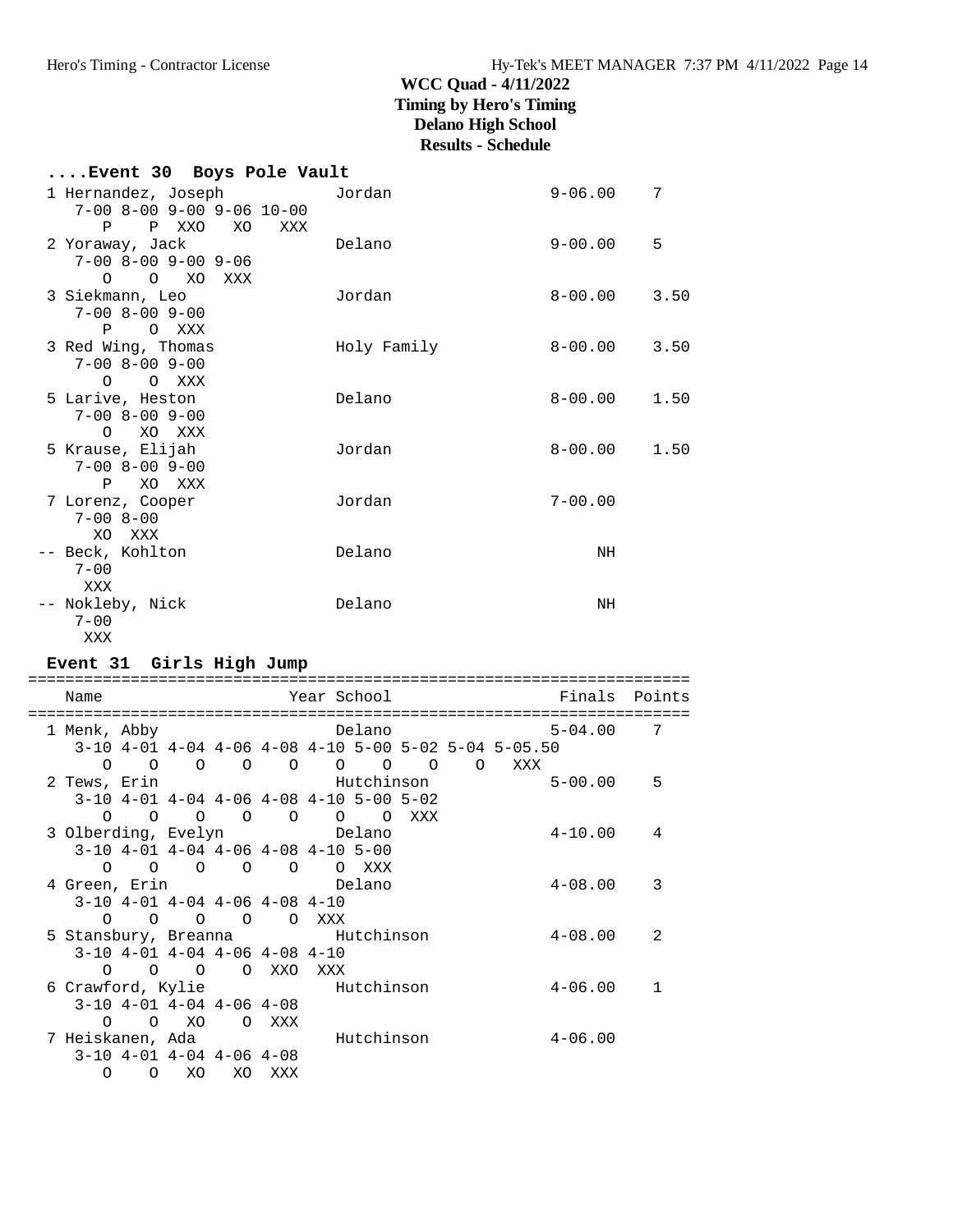| Event 31 Girls High Jump    |            |             |
|-----------------------------|------------|-------------|
| 8 Schmitz, Isabelle         | Hutchinson | $4 - 04.00$ |
| $3-10$ $4-01$ $4-04$ $4-06$ |            |             |
| O XO XXX<br>∩               |            |             |
| 9 Johnson, Ambrie           | Jordan     | $4 - 01.00$ |
| $3 - 10$ $4 - 01$ $4 - 04$  |            |             |
| XO XXX<br>$\circ$           |            |             |
| 10 Suda, Kaitlyn            | Jordan     | $4 - 01.00$ |
| $3 - 10$ $4 - 01$ $4 - 04$  |            |             |
| XO XO XXX                   |            |             |
| 11 Mehrkens, Lucy           | Jordan     | $4 - 01.00$ |
| $3 - 10$ $4 - 01$ $4 - 04$  |            |             |
| XXO<br>XO.<br>XXX           |            |             |

# **Event 32 Boys High Jump**

| Name                                                          |                                                  | Year School                                               | Finals Points    |
|---------------------------------------------------------------|--------------------------------------------------|-----------------------------------------------------------|------------------|
|                                                               | 1 Dockter, Cole                                  | Delano<br>4-10 5-01 5-04 5-06 5-08 5-10 6-00 6-02 6-04.25 | $6 - 02.00$<br>7 |
| 2 Kes, Nate                                                   | $4-10$ 5-01 5-04 5-06 5-08 5-10 6-00             | XXX<br>Jordan                                             | $5 - 10.00$<br>5 |
| 3 Lee, Iain                                                   | 0 0 0 XO 0 XO XXX                                | Delano                                                    | $5 - 08.00$<br>4 |
| 4 Metzger, Bryson                                             | $4-10$ 5-01 5-04 5-06 5-08 5-10<br>0 0 0 0 0 XXX | Jordan                                                    | $5 - 06.00$<br>3 |
|                                                               | $4-10$ 5-01 5-04 5-06 5-08<br>0 0 0 0 XXX        |                                                           |                  |
| 5 Snell, Jack                                                 | $4-10$ 5-01 5-04 5-06<br>O XO O XXX              | Jordan                                                    | $5 - 04.00$<br>2 |
| 6 Hochschild, Preston<br>$4-10$ 5-01 5-04                     | O O XXX                                          | Jordan                                                    | $5 - 01.00$      |
| $4 - 10$ 5 - 01 5 - 04                                        | 6 Laaksonen, Thomas<br>O O XXX                   | Holy Family                                               | $5 - 01.00$ 0.50 |
| 6 Bauer, Jack<br>$4-10$ 5-01 5-04                             | O O XXX                                          | Holy Family                                               | $5 - 01.00$ 0.50 |
| 9 Van Marel, William<br>$4-10$ 5-01 5-04                      |                                                  | Hutchinson                                                | $5 - 01.00$      |
| 9 Enstad, Kaden<br>$4-10$ 5-01 5-04                           | O XO XXX                                         | Hutchinson                                                | $5 - 01.00$      |
| 11 Frye, Gavin<br>$4 - 10$ 5-01                               | O XO XXX                                         | Holy Family                                               | $4 - 10.00$      |
| XO XXX<br>12 Bruggeman, Brody<br>$4 - 10$ $5 - 01$<br>XXO XXX |                                                  | Jordan                                                    | $4 - 10.00$      |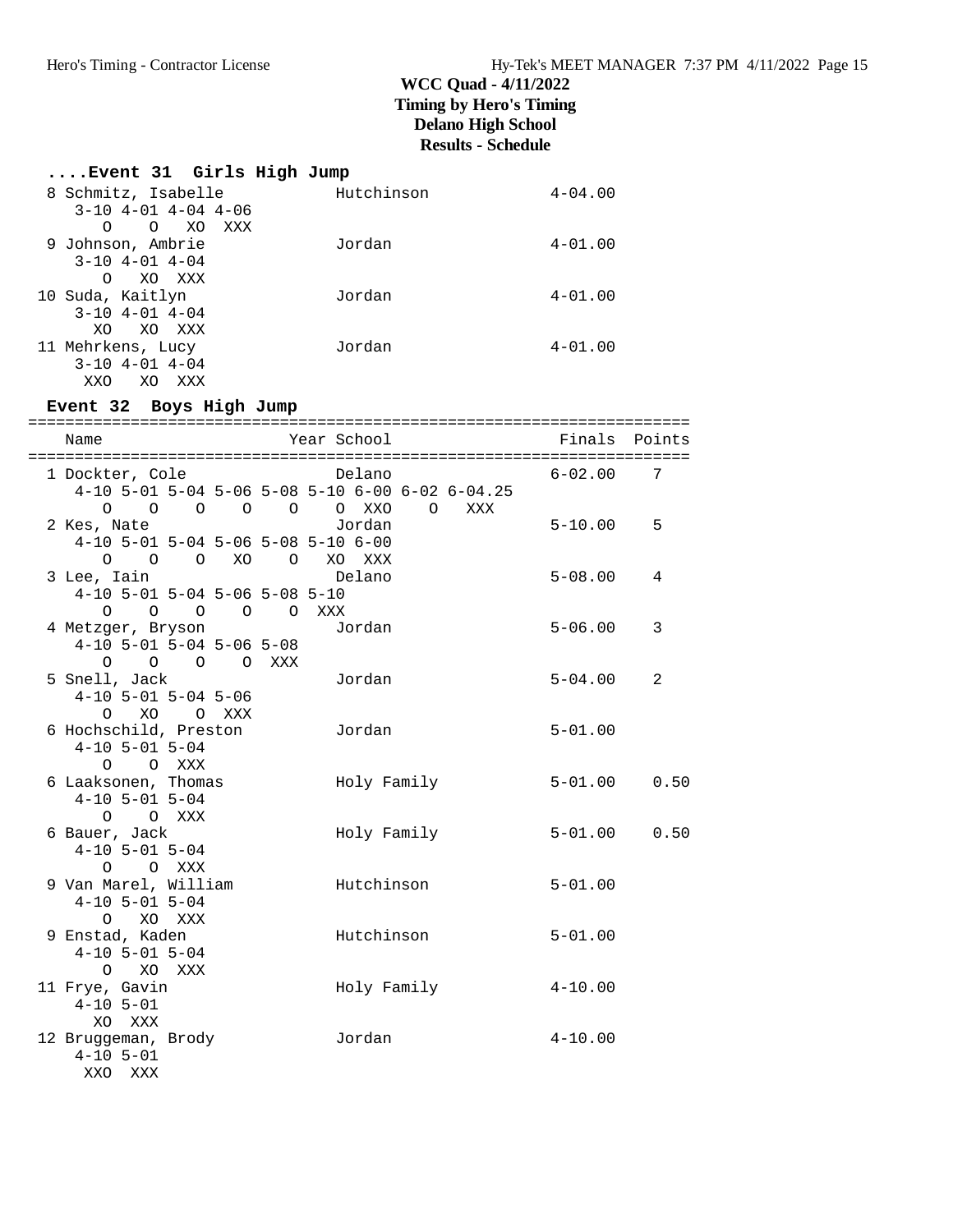# **....Event 32 Boys High Jump**

| -- Lin, Brian<br>$4 - 10$            | Hutchinson | NH |
|--------------------------------------|------------|----|
| XXX                                  |            |    |
| -- Farley, Tyson<br>$4 - 10$<br>XXX  | Hutchinson | ΝH |
| -- Becker, Vladik<br>$4 - 10$<br>XXX | Jordan     | NH |

### **Event 33 Girls Long Jump**

| 1 Johnson, Marin<br>14-04.50 14-06.50 14-03.75 14-03.50<br>2 Winters Measchan<br>2 Winters Measchan   | $14 - 06.50$   | 7            |
|-------------------------------------------------------------------------------------------------------|----------------|--------------|
|                                                                                                       |                |              |
| 2 Winters, Meaghan<br>Jordan                                                                          | $14 - 03.25$ 5 |              |
|                                                                                                       |                |              |
| nters, Meaghan<br>13-05.50 13-09 13-05.50 14-03.25<br>Delano                                          | $14 - 02.00$   | 4            |
| 3 Cooper, Brooklyn Delano<br>13-11 12-09.25 13-02.50 14-02                                            |                |              |
| 4 Hiveley, Jillian       Jordan                                                                       | 13-11.00       | 3            |
| $13-04$ 13-09 13-00 13-11                                                                             |                |              |
| Hutchinson<br>5 Dean, Morgan                                                                          | $13 - 10.50$   | 2            |
| 13-10.50 FOUL 12-10.75 13-08.50                                                                       |                |              |
| 6 Ingle, Sierra<br>Delano                                                                             | 13-08.50       | $\mathbf{1}$ |
| FOUL FOUL 11-08.75 13-08.50                                                                           |                |              |
| 7 Santini, Margaret                   Holy Family                                                     | $13 - 06.50$   |              |
| $11-01$ $13-05$ $13-06.25$ $13-06.50$                                                                 |                |              |
|                                                                                                       | $13 - 05.50$   |              |
|                                                                                                       |                |              |
| 8 Chromy, Sarah Holy Family<br>12-02.75 12-06.50 13-05.50 12-02.50<br>9 Tupa Clark, Greta Holy Family | $13 - 01.00$   |              |
| FOUL 13-00.50 13-01 12-10.50                                                                          |                |              |
| Hutchinson<br>10 Kilian, Brenna                                                                       | $12 - 11.25$   |              |
|                                                                                                       |                |              |
| 11 Gonzalez, Nadya                                                                                    | $12 - 09.50$   |              |
| $12-09.25$ $11-06.50$ FOUL $12-09.50$                                                                 |                |              |
| 12 Stensland, Maria <b>Editor</b> Jordan                                                              | $12 - 09.25$   |              |
| 12-09.25 FOUL 12-09.25 12-00                                                                          |                |              |
| 13 McDonald, Mara <b>belano</b>                                                                       | $12 - 08.25$   |              |
|                                                                                                       |                |              |
| Delano<br>12-01 12-08.25 12-07.50 12-04.50<br>mg, Shelby<br>Hutchinson<br>14 Lang, Shelby             | $12 - 06.50$   |              |
| 11-07 12-00 11-10 12-06.50                                                                            |                |              |
| 15 Menk, Anna<br>Delano                                                                               | $12 - 04.25$   |              |
| 12-03 11-04.25 12-04.25 FOUL                                                                          |                |              |
| 16 Crawford, Kylie Mutchinson                                                                         | $12 - 03.00$   |              |
| 12-00.50 FOUL 12-03 11-06.50                                                                          |                |              |
| 17 Yearling, Bethany Mutchinson                                                                       | $11 - 10.50$   |              |
| 10-06.50 FOUL FOUL 11-10.50                                                                           |                |              |
| 18 Nee, Valerie<br>Delano                                                                             | $11 - 04.00$   |              |
| FOUL 11-03.75 10-02 11-04                                                                             |                |              |
| 19 Goldschmidt, Jenna Futchinson                                                                      | $10 - 11.25$   |              |
| 10-03.50 10-11.25 10-06.50 10-05.50                                                                   |                |              |
| -- Leverty, Madison and Jordan                                                                        | FOUL           |              |
| FOUL FOUL FOUL FOUL                                                                                   |                |              |
|                                                                                                       |                |              |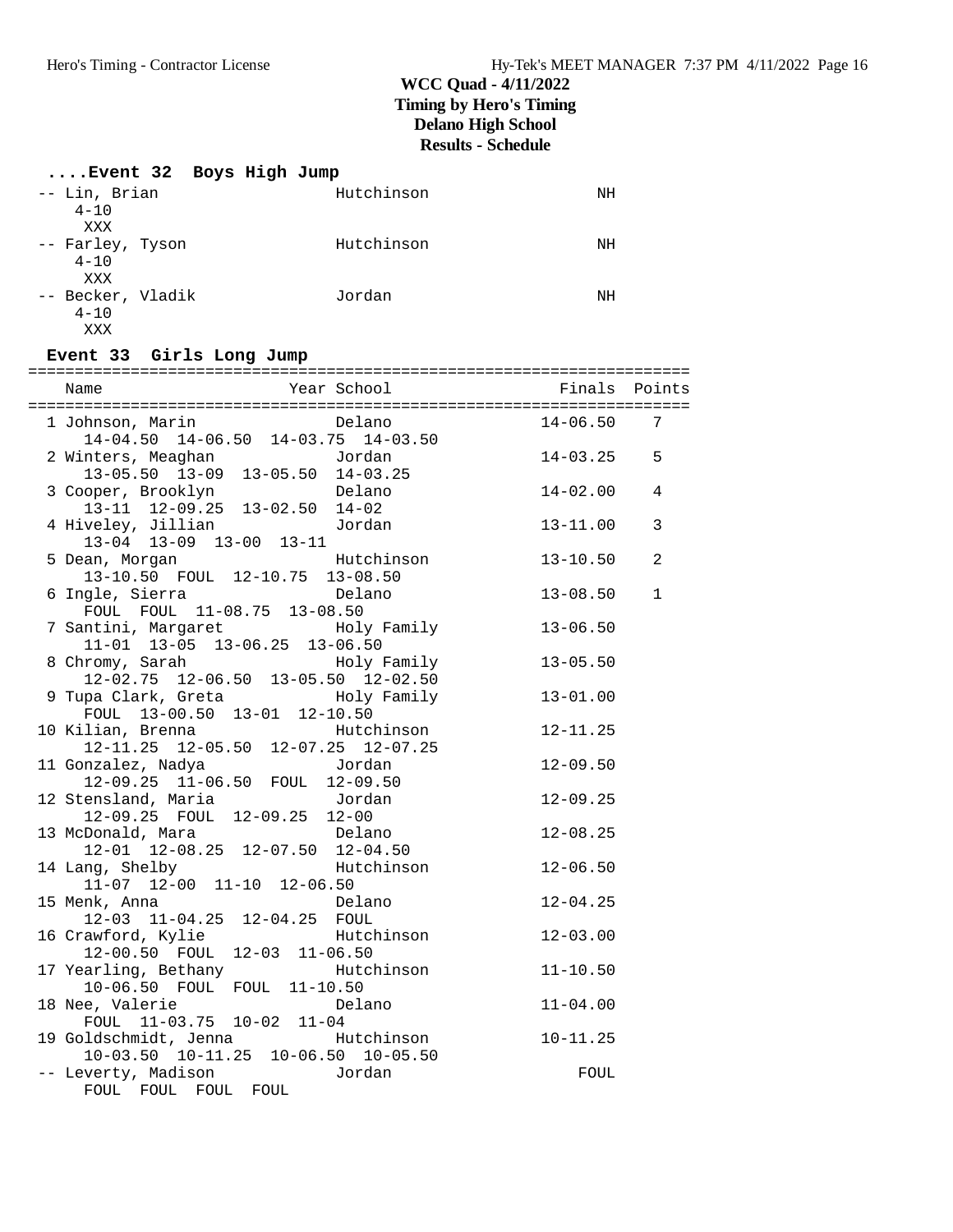# **....Event 33 Girls Long Jump**

| -- Kobow, Brooke |                     |  | Hutchinson |  |  |
|------------------|---------------------|--|------------|--|--|
|                  | FOUL FOUL FOUL FOUL |  |            |  |  |

**Event 34 Boys Long Jump**

| 1 Montreuil, Owen Jordan<br>18-09 18-03.50 19-02.50 19-06.50                 |                     |             | $19 - 06.50$ | 7              |
|------------------------------------------------------------------------------|---------------------|-------------|--------------|----------------|
| 2 Renner, Charles<br>19-01 19-01.75 17-04.50 17-09.75                        |                     | Hutchinson  | 19-01.75     | 5              |
| 3 Diminnie, Edward<br>17-03.50 FOUL 17-11 18-07                              |                     | Holy Family | 18-07.00     | 4              |
| 4 Rosenow, Grayson<br>18-00.75 18-03.50 17-09.75 17-01.50                    |                     | Delano      | $18 - 03.50$ | 3              |
| 5 Smith, Austin <b>1988</b> Jordan<br>17-06.25 17-07.75 18-03 17-02          |                     |             | $18 - 03.00$ | $\overline{a}$ |
| 6 Kes, Nate<br>17-06.75 17-05.75                                             | $17 - 01$ $18 - 00$ | Jordan      | $18 - 00.00$ | $\mathbf{1}$   |
| 7 Card, Treyton<br>$16-09.50$ $14-07.75$ $16-04.25$ $17-05.25$               |                     | Hutchinson  | $17 - 05.25$ |                |
| 8 Adamek, Mason<br>16-10.50 17-02.75 FOUL 17-03.75                           |                     | Jordan      | $17 - 03.75$ |                |
| 9 Major, Will<br>$16-00$ $16-11$ $15-01$ $13-04$                             |                     | Jordan      | $16 - 11.00$ |                |
| 10 Noyes, Seth<br>$16-08.25$ $16-03.75$ $15-11.25$ $16-00$                   |                     | Jordan      | $16 - 08.25$ |                |
| 11 Kilian, Rowan<br>15-00.50 16-07.50 16-07 15-06.75                         |                     | Hutchinson  | $16 - 07.50$ |                |
| 12 Prokosch, Nolan<br>16-05.50 15-03 16-00 16-00                             |                     | Hutchinson  | $16 - 05.50$ |                |
| 13 Johnson, Nathan Mutchinson<br>$16-02.50$ $15-08.50$ $15-02.25$ $14-05.75$ |                     |             | $16 - 02.50$ |                |
|                                                                              |                     |             | $15 - 11.50$ |                |
| 15 Roepke, Gage<br>15-04 15-05 15-05 FOUL                                    |                     | Delano      | $15 - 05.00$ |                |
| 16 Neubauer, Breck<br>$14-05.50$ $15-04.25$ $14-06.50$ $14-08$               |                     | Holy Family | $15 - 04.25$ |                |
| 17 Runge, Carter<br>FOUL 14-10.50 14-10.25 15-02.75                          |                     | Jordan      | $15 - 02.75$ |                |
| 18 Lin, Brian<br>15-01.75 12-08.50 10-08 8-02.50                             |                     | Hutchinson  | $15 - 01.75$ |                |
| 19 Fritz, Jayden Martin Jordan<br>14-06.50 14-05.25 14-03 14-00.75           |                     |             | $14 - 06.50$ |                |
| 20 Becker, Vladik<br>13-02.75 14-04.75 13-09.75 13-05                        |                     | Jordan      | $14 - 04.75$ |                |
| 21 Tieben, Maxwell<br>11-09 11-05.50 12-06.75 13-10                          |                     | Jordan      | $13 - 10.00$ |                |
| 22 Chatfield, Zachary<br>FOUL FOUL 11-10 13-00.50                            |                     | Hutchinson  | $13 - 00.50$ |                |
| 23 Hitchings, Jackson<br>$11-09$ $12-05$                                     |                     | Delano      | $12 - 05.00$ |                |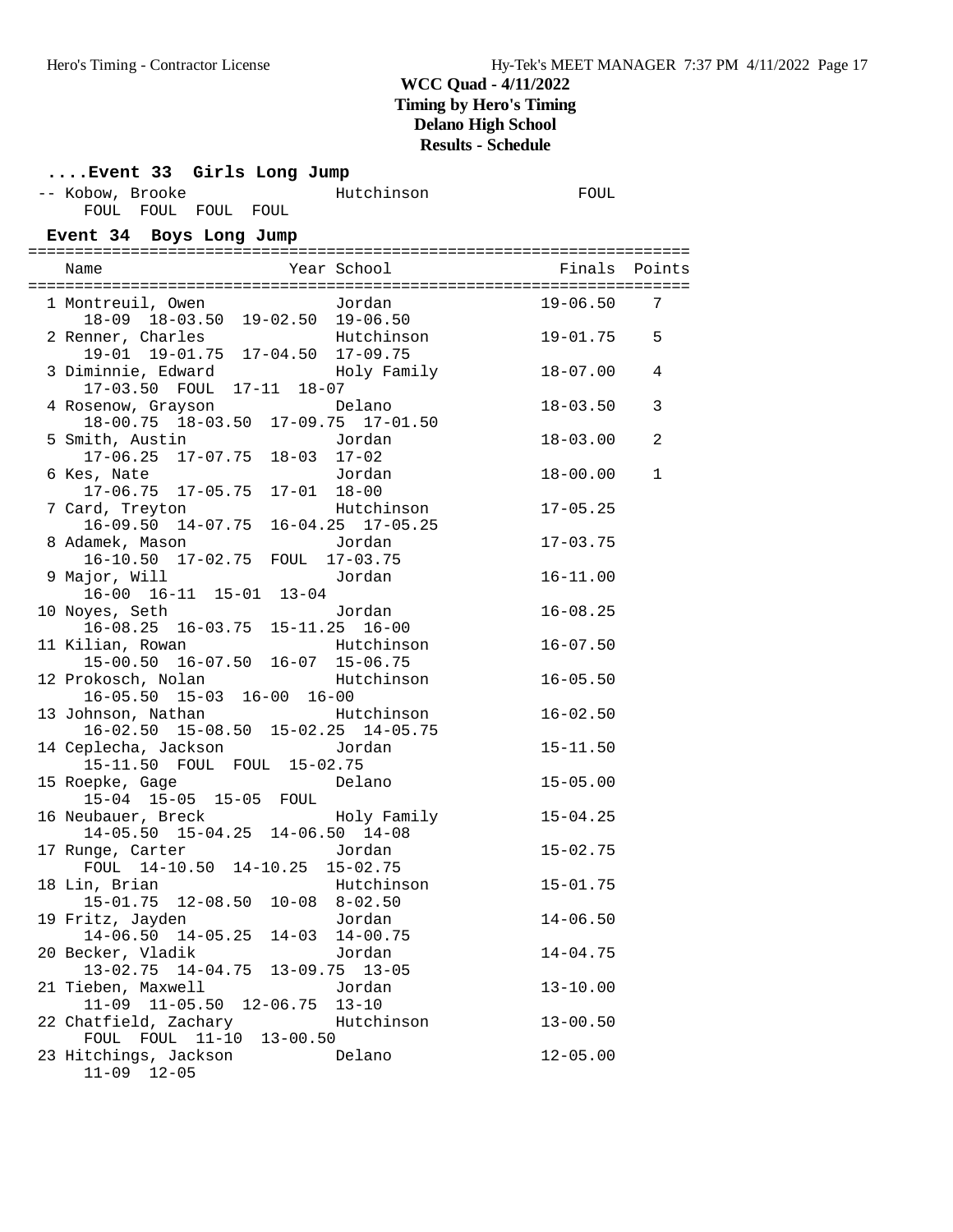| Event 34 Boys Long Jump                                                |             |               |                |
|------------------------------------------------------------------------|-------------|---------------|----------------|
| 24 Rice, Corey                                                         | Delano      | $12 - 03.50$  |                |
| FOUL FOUL 12-03.50<br>25 Marschall, Anthony<br>FOUL FOUL 12-01.25 FOUL | Holy Family | $12 - 01.25$  |                |
| 26 Spillman, Logan<br>$9-10.50$ $10-00$ $8-10$ $8-07$                  | Jordan      | $10 - 00.00$  |                |
| Event 35 Girls Triple Jump                                             |             |               |                |
| Name                                                                   | Year School | Finals Points |                |
|                                                                        |             |               | 7              |
| 1 Mehrkens, Lucy<br>28-00 28-02.50 29-02.50 30-02                      | Jordan      | $30 - 02.00$  |                |
| 2 Young, Sarah<br>FOUL FOUL FOUL 29-03.50                              | Jordan      | 29-03.50      | 5              |
| 3 Pelowski, Madison<br>29-01.25 28-09.50 27-07.25 27-10                | Jordan      | $29 - 01.25$  | 4              |
| 4 McBride, Zoe<br>28-05.50 28-05.25 28-04.75 28-07.25                  | Jordan      | $28 - 07.25$  |                |
| 5 Bakeberg, Aliyah<br>27-10.75 FOUL 25-11.50 FOUL                      | Jordan      | $27 - 10.75$  |                |
| 6 Warden, Winona<br>27-09.50 26-09.75 26-06 FOUL                       | Jordan      | $27 - 09.50$  |                |
| 7 Kilian, Brenna<br>26-10.50 26-11.75 26-06.50 27-01                   | Hutchinson  | $27 - 01.00$  | 3              |
| 8 Lang, Shelby<br>25-10 26-08.50 24-01 FOUL                            | Hutchinson  | $26 - 08.50$  | 2              |
| 9 Heiskanen, Ada<br>FOUL 25-03.50 25-00.50 26-03                       | Hutchinson  | $26 - 03.00$  | $\mathbf{1}$   |
| 10 Mengal, Morgan and Jordan<br>FOUL FOUL 24-09.50 FOUL                |             | $24 - 09.50$  |                |
| Event 36 Boys Triple Jump                                              |             |               |                |
| Name                                                                   | Year School | Finals        | Points         |
| 1 Montreuil, Owen<br>$40-02.75$ $40-06.25$ $41-00.50$ $35-09.75$       | Jordan      | $41 - 00.50$  | 7              |
| 2 Kes, Nate<br>37-09.25 FOUL 38-02.75 37-10                            | Jordan      | 38-02.75      | 5              |
| 3 Card, Treyton<br>$34-01$ $36-01$ $36-04$ $36-10$                     | Hutchinson  | $36 - 10.00$  | $\overline{4}$ |
| 4 Adamek, Mason<br>$31-01$ $34-02.50$ $33-08$ $32-09.25$               | Jordan      | $34 - 02.50$  | 3              |
| 5 Noyes, Seth<br>34-00.25 33-06.75 33-01 32-08.75                      | Jordan      | $34 - 00.25$  |                |
| 6 Major, Ian<br>34-00 33-06 32-00.50 33-09.50                          | Jordan      | $34 - 00.00$  |                |
| 7 Van Marel, William<br>FOUL 31-10.50 33-06 FOUL                       | Hutchinson  | $33 - 06.00$  | 2              |
| 8 Johnson, Logan<br>28-10 28-06.75 28-07.75 28-09.75                   | Delano      | $28 - 10.00$  | $\mathbf{1}$   |
| 9 Fritz, Jayden<br>FOUL FOUL FOUL 28-00.50                             | Jordan      | $28 - 00.50$  |                |